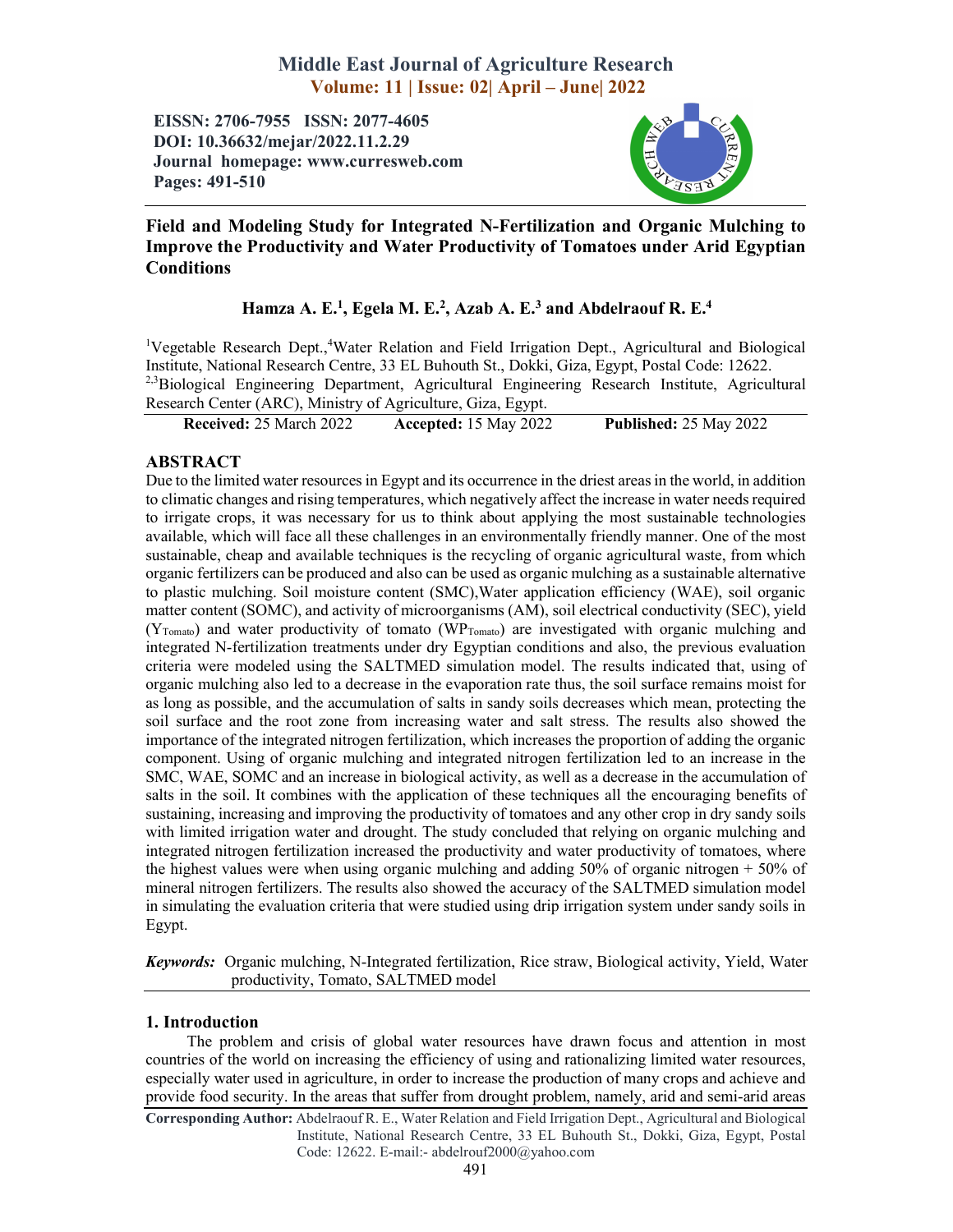with high population density and limited water resources, there is high and great pressure on the agricultural sector level to reduce consumption of fresh water intended for irrigation and its use in other non-agricultural sectors (Hozayn *et al.,* 2016; Abdelraouf *et al.,* 2020 a,b). The problem of water scarcity is a very serious problem facing food production in Egypt with arid regions. It is very important to reduce the consumption and save irrigation water through the modernization and development of innovative sustainable technologies. (El-Metwally *et al.,* 2015). In the Arab Republic of Egypt, the sector concerned with the agricultural process faces a difficult and serious challenge of how to increase crop production by irrigation with less water, which is currently called increasing the water productivity of crops. (Abdelraouf and Abuarab 2012). Increasing the productivity of the water unit for irrigating crops is an important and necessary goal in order to increase the growing demand for food with the turbulent rise in population growth (Okasha *et al.,* 2013; Bakry *et al.,* 2012; Abdelraouf and Ragab 2018 a,b,c; Eid and Negm, 2019). The available water resources in Egypt are suffering and facing severe shortages and scarcity, this suffering increase with the increase in the population growth rate. With the turbulent and increasing competition for limited water resources, most of the new irrigation techniques are also competing to increase water productivity and improve and increase the productivity and quality of crops (Marwa *et al.,* 2017). The productivity of the water unit for irrigating agricultural crops in Egypt is considered a very important issue, given the scarcity and limited sources of water and the low annual rate of rainfall. (Hozayn *et al.,* 2013). The application of the techniques of new irrigation methods systems and the various related techniques is one of the important concepts that must be adopted, followed and applied in arid and semi-arid areas, as it exists in Egypt, in order to provide a large portion of irrigation water. (El-Habbasha *et al.,* 2014). The biggest challenge facing the environment is the agricultural sector, which is to produce and grow more crops and produce food with less water, and what can be achieved by using all available technologies to increase the water productivity of crops. (WP) (Zwart and Bastiaanessen, 2004).

Mulch is a protective layer consisting of organic or even inorganic materials that can be spread over the soil surface in order to: 1) reduce moisture loss from the soil surface by preventing or varying the rate of evaporation caused by sunlight and drying due to wind, 2) reducing and preventing the growth of Weeds and weeds, 3) Protection and rescue of earthworms from natural enemies in the soil and 4) Reducing soil compaction due to the effect of heavy rainfall. Mulch generally helps in regulating and lowering the temperature of the surface layer of the soil by covering it in the summer and making it cool, and the mulching process helps isolate the soil from the cold winds in the winter. This process helps the effective systemic effect of temperature to promote growth and efficiency of plant roots, as well as prevent soil surface erosion (USDA). It also improves the filtration of most nutrients and the retention of water in the root zone of the soil (Liu *et al.,* 2002; Hu,*et al.,* 995). Several research results confirmed that organic mulching with agricultural residues led to an increase in soil water retention and prevented evaporation from the soil surface. (Kar and Singh 2004). By using organic mulching, the soil properties are improved as it improves the physical as well as chemical and biological properties of the surface layer of the soil. This organic cover slowly decomposes and increases the organic content of the soil. This also helps in preserving the organic contents as food for beneficial soil worms and other soil microorganisms. It also extracts and absorbs nutrients from the topsoil layer. It also improves the growth of crop roots and increases the moisture holding capacity of the soil. Rice straw in Egypt is the largest in relation to the total volume of organic agricultural residues, as this percentage ranges between 20- 25% of the total volume of agricultural residues (Haitham *et al.,* 2014). In order to confirm and ensure a high yield, it is important to keep the soil fertile through the sustainability and continuity of providing the necessary and appropriate elements for growth, and the importance of adding and increasing organic matter is due to the increase in the activities of microorganisms and the activity of biological content and also improving the acidity of the soil, and the addition of organic matter leads to the disintegration of Soil granules deeply, with the aim of improving the water and aerobic regime within the root zone (Vliegen- Verschure, 2013). It is sometimes called the process of preparing microbial organisms for many different microorganisms that are able to change and transform most of the plant nutrients within the agricultural soil from the unavailable form to the valid, accessible and available form, where it is called biofertilizer. The results also confirmed that it increases crop productivity by about 30% in addition to providing beneficial and good biological activity conditions for the soil (Mosa *et al.,*  2015).The appropriate level of SOM, by means of continuous additions of various organic sources such as organic fertilizers, is very important (Gasparatos *et al.,* 2011). It has been confirmed that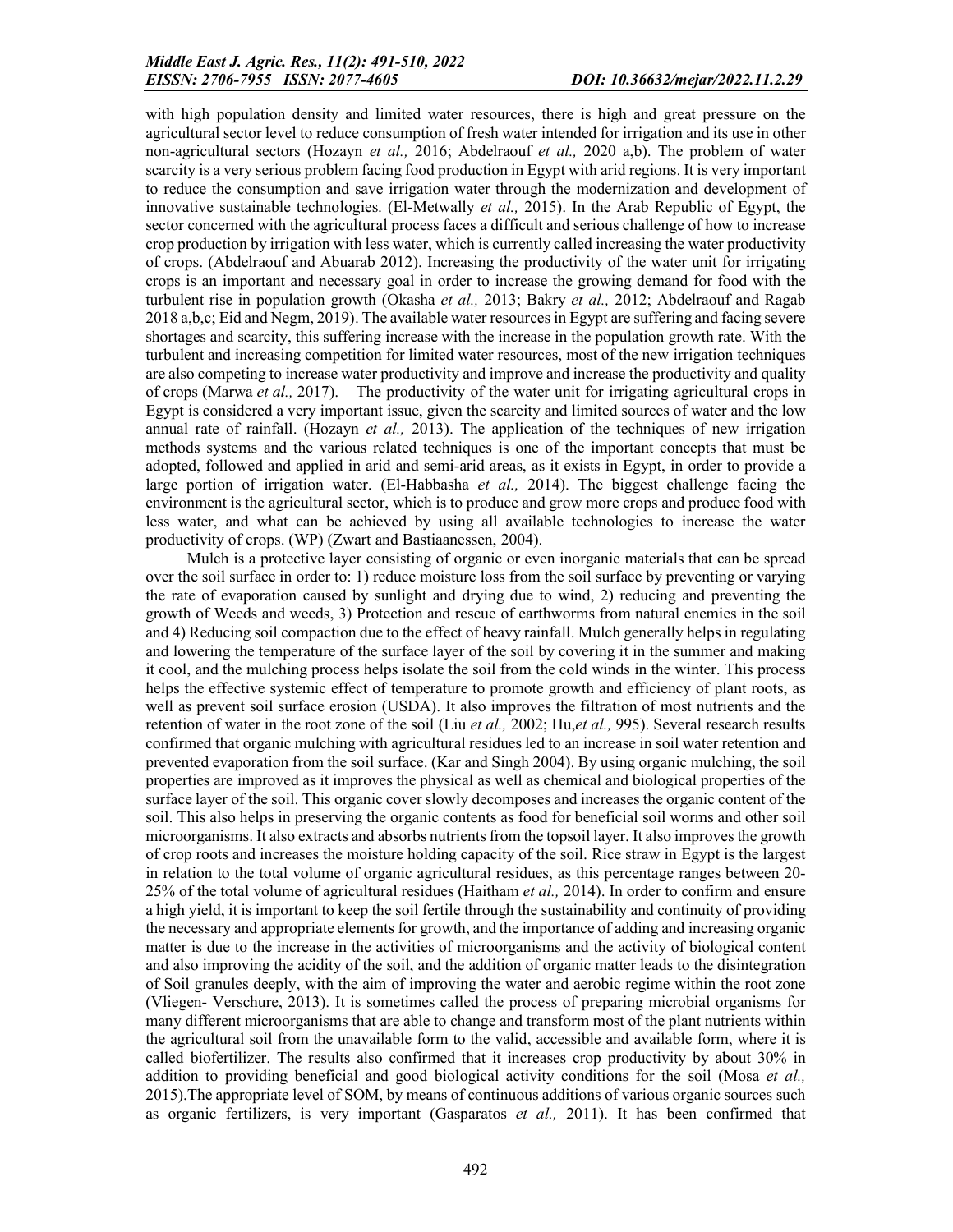decomposing plant residues release huge levels of nutrients as well as beneficial organic matter into the soil. (Yih-Chi *et al.,* 2009). According to Lal, (1997), the most important and one of the necessary and main conditions for increasing and improving soil productivity in the sub-Saharan region is the ease and guarantee of infiltration of irrigation or rain water and its storage within the root zone of the soil where the water capacity of the soil to hold water is related to its high content of organic matter, where the depletion of organic matter is the main and important reason for the deterioration and collapse of the ecosystem, as well as the system's loss of environmental resilience (Feller *et al.,* 2012). Several research results confirmed the possibility that the application of the integrated plant nutrition management (IPNM) approach is preferable when an alternative approach to fertilization is followed in order to improve and increase crop production in addition to maintaining soil health and ensuring its sustainability. Within the framework of the implementation of the IPNM system, the different sources of nutrients are used collectively and in a sustainable manner. The combination of both organic manure and chemical mineral fertilizers helped to improve the physical and chemical properties of the soil and also to reduce the leaching and escape of nutrients and thus increase the effectiveness of the different forms of mineral fertilizers. (Tadesse *et al.,* 2013; Bodruzzaman *et al.,* 2010). The addition of organic manure led to an improvement in the ability of the soil to retain water, an increase in the capacity for cation exchange, in addition to aeration of the soil and an increase in seed germination and growth rate of cultivated plants (Sultani *et al.,* 2007). Increasing the organic content of the soil also led to the availability of nutrients in the soil by improving most of the chemical, physical and biological properties inside the soil and also reducing the loss of nutrients. (Naeem *et al.,* 2009; Akhtar *et al.,* 2011). Studies have shown that the dynamic process of soil nutrients may vary depending on the type and shape of the organic source as well as the rate of mineral fertilization.

The tomato crop (*Solanum lycopersicum*) is considered one of the most important export crops that are available and suitable for climatic conditions, which can be grown during periods of time throughout the year. The volume of exports reached about 23.69 thousand tons, and represents about 0.34% of the volume of international and global exports of fresh tomatoes, which reached 6991.2 thousand tons, representing about 0.3% of local production. The total value of exports amounted to about \$11.23 million, and the price of a fresh ton reached about \$739.9/ton. (Haitham *et al.,* 2018). The results of several studies showed that the SALTMED model has given high-precision simulations in simulating the production process of crops and dry matter as well as soil moisture content (Afzal *et al.,*  2016; Hirich *et al.,* 2012; Ćosi *et al.,* 2017; Kaya *et al.,* 2015; Pulvento *et al.,* 2013, Malash *et al.,* 2015; Ragab, 2015; Abdelraouf and Ragab 2018 a). The many advantages of using models to calibrate and validate predicted results are that they are cheaper, faster, and a high-accuracy alternative to difficult and costly field trials that can be easily obtained from various data simulations using this model.

The purpose of this study was for improving the yield and water productivity of tomato under arid Egyptian regions and deficit irrigation by using organic mulching and integrated N-fertilization and evaluating the performance of SALTMED model in the accurate simulation of the tomato production process under sandy soil.

## 2. Material and Methods

## 2.1. Experimental site

Field experiments were conducted during 2020 and 2021at the research farm of National Research Center (NRC) (latitude  $30^{\circ}$  30' 1.4" N, longitude  $30^{\circ}$  19' 10.9" E, and 21 m+MSL (mean sea level) at Nubaryia Region, Al Buhayrah Governorate, Egypt. The experimental area has an arid climate with cool winters and hot dry summers. The data of maximum and minimum temperature, relative humidity and wind speed were obtained from the nearest local weather Station.

## 2.2. Physical and chemical properties of the soil and irrigation water

The physical and chemical properties of the soil and irrigation water displayed in details as shown in Tables (1, 2). The Irrigation water was obtained from an irrigation channel passing through the experimental area. The main physical and chemical properties of soil were determined in situ and in the laboratory at the beginning of the field trial.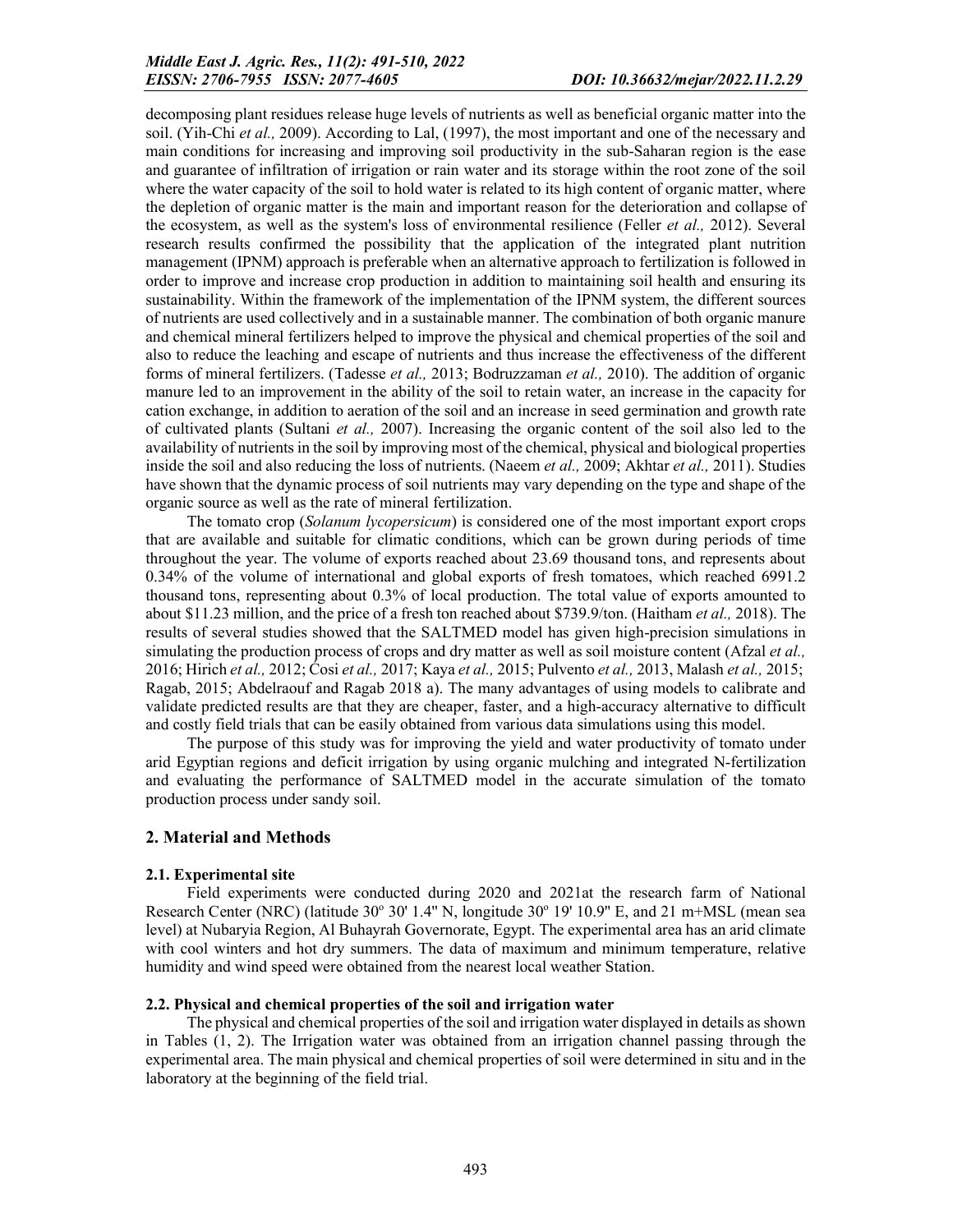| <b>Soil characteristics</b>     | Soil layer (cm)            |           |       |  |  |  |
|---------------------------------|----------------------------|-----------|-------|--|--|--|
|                                 | $0 - 20$                   | $20 - 40$ | 40-60 |  |  |  |
|                                 | <b>Physical parameters</b> |           |       |  |  |  |
| <b>Texture</b>                  | Sandy                      | Sandy     | Sandy |  |  |  |
| Course sand $(\% )$             | 48.87                      | 55.65     | 35.64 |  |  |  |
| Fine sand $(\% )$               | 48.79                      | 40.81     | 60.48 |  |  |  |
| $Silt + clay (%)$               | 2.14                       | 3.64      | 3.88  |  |  |  |
| Bulk density $(t m-3)$          | 1.68                       | 1.57      | 1.68  |  |  |  |
|                                 | <b>Chemical parameters</b> |           |       |  |  |  |
| $EC$ (dS m <sup>-1</sup> )      | 0.43                       | 0.44      | 0.47  |  |  |  |
| pH(1:2.5)                       | 8.15                       | 8.75      | 9.21  |  |  |  |
| Total CaCO <sub>3</sub> $(\% )$ | 7.45                       | 2.37      | 4.67  |  |  |  |
| Organic matter $(\% )$          | 0.61                       | 0.46      | 0.31  |  |  |  |

Table 1: Main physical and chemical characteristics of the soil

Table 2: Chemical analysis of organic fertilizer and irrigation water

| <b>Item</b>           |                              | Compost | <b>Irrigation</b> water |
|-----------------------|------------------------------|---------|-------------------------|
| pH                    |                              | 5.87    | 7.36                    |
| EC, (ds/m)            |                              | 0.75    | 0.45                    |
|                       | $HCO3 \& CO32$               | 1.24    | 0.12                    |
| <b>Anions</b>         | CF                           | 3.51    | 2.77                    |
| (meq./L)              | SO <sub>4</sub> <sup>2</sup> | 2.83    | 1.35                    |
|                       | $Ca++$                       | 2.17    | 1.0                     |
| Cation                | $K_{+}$                      | 2.28    | 0.22                    |
| (meq. / L)            | $Mg+$                        | 1.13    | 0.51                    |
|                       | $Na+$                        | 2.00    | 2.51                    |
| Organic Matter, (%)   |                              | 96.8    |                         |
| Moisture Content, (%) |                              | 18.7    |                         |
| Nitrogen, (%)         |                              | 0.94    | ${}_{0.02}$             |
| Phosphorus, $(\% )$   |                              | 0.83    |                         |
| Potassium, (%)        |                              | 0.88    | 0.17                    |

## 2.3. Experimental design

The experiment was established with a split plot design having three replicates. The main plots included organic mulching and without organic mulching and the sub-main plot was five cases for Integrated N-fertilization [(IN1:100% M<sub>N</sub> + 0% O<sub>N</sub>), (IN2:75% M<sub>N</sub> + 25% O<sub>N</sub>), (IN3:50% M<sub>N</sub> + 50%  $O_N$ ), (IN4:25% M<sub>N</sub> + 75% O<sub>N</sub>) and (IN5:0% M<sub>N</sub> + 100% O<sub>N</sub>)] as shown in Table (3). Where IN: Integrated N- fertilization,  $M_N$ : Mineral Nitrogen; O<sub>N</sub>: Organic Nitrogen

| Table 3: Experimental design the distribution treatments. |  |  |  |
|-----------------------------------------------------------|--|--|--|
|-----------------------------------------------------------|--|--|--|

| <b>IN:</b> Integrated N-<br>fertilization |                 | <b>OM</b> (Main plots)       |  |  |                                |  |  |  |  |  |
|-------------------------------------------|-----------------|------------------------------|--|--|--------------------------------|--|--|--|--|--|
|                                           |                 | Without mulching (Without M) |  |  | With organic mulching (With M) |  |  |  |  |  |
|                                           | IN1             |                              |  |  |                                |  |  |  |  |  |
|                                           | IN2             |                              |  |  |                                |  |  |  |  |  |
| Sub-main plots                            | IN3             |                              |  |  |                                |  |  |  |  |  |
|                                           | IN4             |                              |  |  |                                |  |  |  |  |  |
|                                           | IN <sub>5</sub> |                              |  |  |                                |  |  |  |  |  |

IN: Integrated N- fertilization, IN1: (100% M<sub>N</sub> + 0% O<sub>N</sub>);, IN2: (75% M<sub>N</sub> + 25% O<sub>N</sub>); IN3: (50% M<sub>N</sub> + 50% O<sub>N</sub>); IN4: (25%  $\overline{M_N}$  + 75% O<sub>N</sub>); IN5: (0%  $M_N$  + 100% O<sub>N</sub>); MN: Mineral Nitrogen; ON: Organic Nitrogen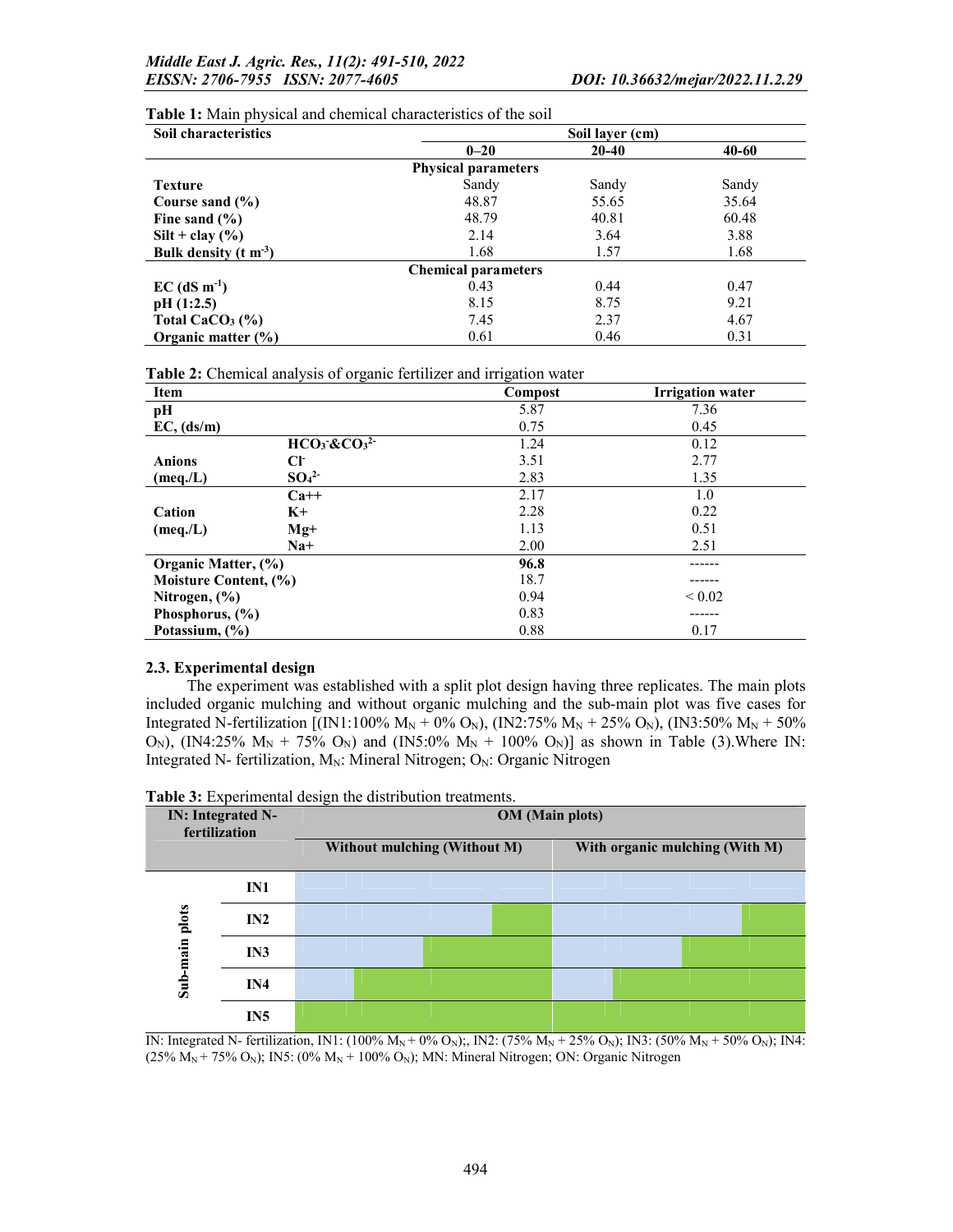### 2.4. Irrigation system components

The irrigation network consists of a centrifugal pump with a discharge of  $45 \text{ m}^3/\text{h}$  with other components of the main control unit. It was the main line of PVC pipes with a diameter of 110 mm. The branch lines of PVC pipes with a diameter of 75 mm were also directly connected to the main line. Manifold lines was made from Polyethylene pipes with a diameter of 63 mm were connected to the laterals. Emitters was built in the laterals with a diameter of 16 mm and a length of 30 m and the emitter discharge was 4 liters per hour at an operating pressure of 1.0 bar and a distance of 25 cm between the emitters.

## 2.5. Fertilization method

The recommended doses of chemical mineral fertilizers for tomato plants were added as a fertilizer at a rate of 150 kg of phosphorous per hectare in the form of superphosphate and 250 kg of potassium was added per hectare before planting. Also, nitrogen fertilizer at a rate of 320 kg nitrogen per hectare was applied in the form of ammonium nitrate and in water soluble form at an interval of 7 days. The application of N-fertilizer started two weeks after planting on 12 equal doses, and the application stopped 50 days before the end of the growing season for tomatoes.

## 2.6. Estimation of irrigation requirements

The applied water was calculated and estimated using drip irrigation system, which was obtained through equation (1). Irrigation requirements for tomato for two seasons were  $4570 \text{ m}^3$  ha<sup>-1</sup>/season for 2020 and 4530 m<sup>3</sup> ha<sup>-1</sup>/season for 2021. The Penman-Monteith equation was used to estimate the ETo based on daily weather station (Allen *et al.,* 1998). The tomato crop has a duration of about 14*5* days and can be divided into four stages, 25 days for initial stage, 40 days for dev. stage, 45 days for mid. stage and the last 35 days for end stage. The Kc during the cropping season was 0.6, 1.15 and 0.80 in the initial, mid., and end stages, respectively. (Allen *et al.,* 1998).

IR = [ETO x Kc] / IE − R + LR …………………………………………………………………….…(1)

Where IR is the gross irrigation requirements in  $mm/day$ ,  $ET<sub>O</sub>$  is the reference evapotranspiration in mm/day, Kc is crop factor,  $I<sub>E</sub>$  is irrigation efficiency in %, R is rainfall in mm, and LR is the amount of water required for the leaching of salts in mm.

# 2.6. Evaluation parameters

## I. Soil moisture content

Soil moisture content was measured regularly at frequent and constant intervals in effective roots zone of tomato plants and the field capacity and wilting points were taken as evaluation lines in consideration as an evaluation parameter for exposure range of the plants to water stress "WS". Measurements were taken at soil depths. Soil moisture content was measured by profile probe device (Abdelraouf, *et al.,* 2020 b).

## II. Water application efficiency (WAE)

WAE is the actual storage of water in the root zone to the water applied to the field. WAE was calculated using equation 4:

AEIW = Ds/ Da………………………………………………………………………………….……. (2)

Where WAE is the water application efficiency, %, Da is the depth of applied water (mm), Ds is the depth of stored water in the root zone, cm by equation 5

Ds = (θ1 – θ2) \* d \* ρ …………………………………………………………………………...…… (3)

Where:, d is the soil layer depth (mm),  $\theta_1$  is the average of soil moisture content after irrigation  $(g/g)$  in the root zone,  $\theta_2$  is the average of soil moisture content before irrigation  $(g/g)$  in the root zone, ρ : Relative bulk density of soil (dimensionless).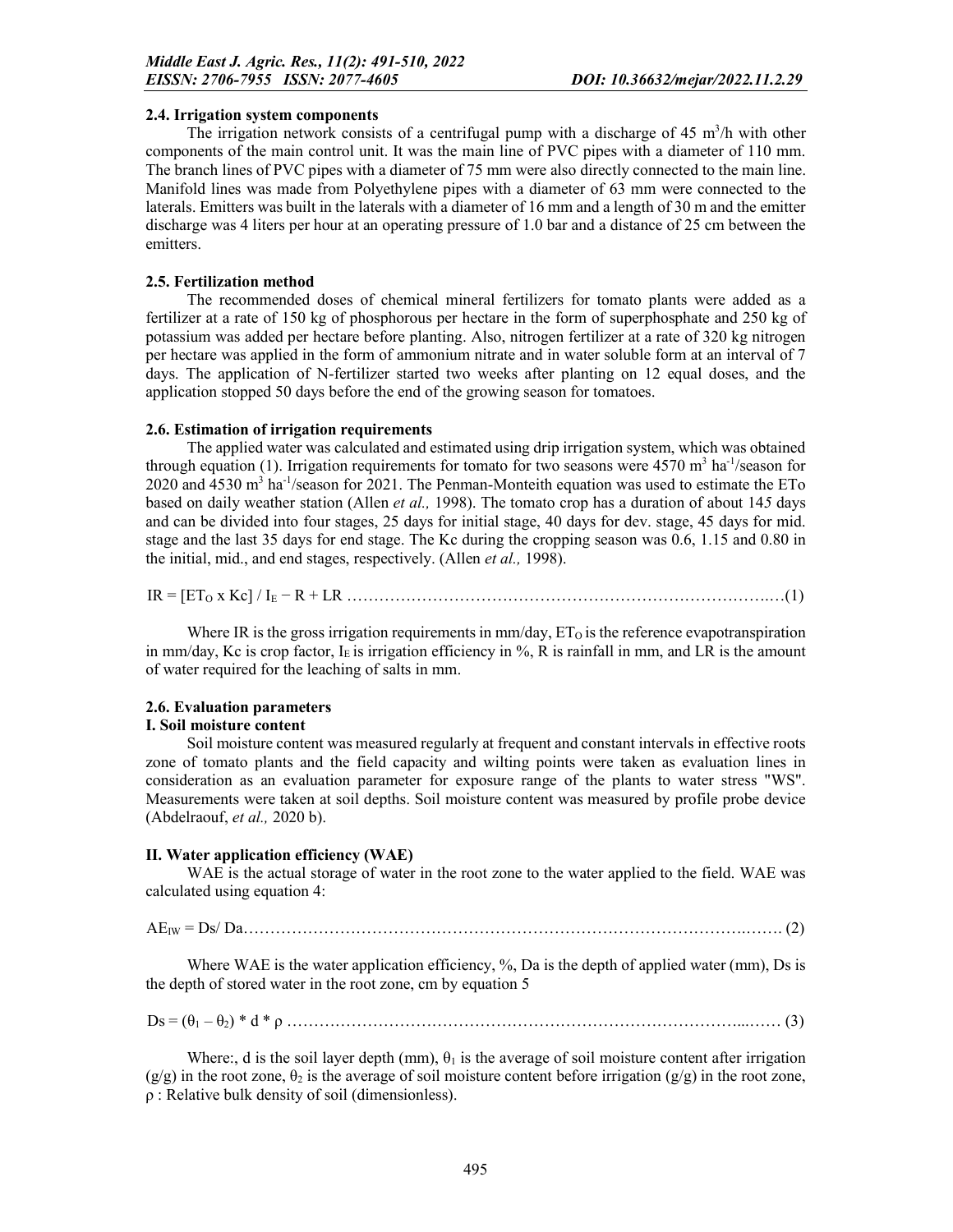#### III. Soil organic matter content and Electrical conductivity, EC

The organic matter content and salt concentration were measured in sandy soil before planting, during plant growth stages and after harvesting tomato crop for all treatments during the two growing seasons. The average organic matter content was the sum of the values of the estimates over the number of times and the same estimation, also, was done for the average salt concentration in the soil.

#### IV. Microorganism activity

Microbial biomass carbon and  $0.5 M K_2SO_4$  extractable organic carbon (OC) were measured at all but the harvest sampling dates in surface soil  $(0-20 \text{ cm})$  by chloroform fumigation extraction followed by UV persulphate oxidation (Wu *et al.,* 1990).

### V. Yield of tomato

At the harvesting time, the yield of tomato for each plot was harvested and total yield were determined in  $kg \text{ m}^{-2}$  and then, converted to ton  $ha^{-1}$ .

VI. Water productivity of tomato "WP<sub>Tomato</sub>": The WP<sub>Tomato</sub> was calculated according to James (1988) as follows by equation 6:

WPTomato= Ey/Ir….……………..……………………………………………………….……………..(4)

Where WP<sub>Tomato</sub> is water productivity of tomato ( $kg_{Tomato}/m^3$ <sub>water</sub>), Ey is the economical yield (kg<sub>Tomato</sub>/ha) and Ir is the amount of applied irrigation water (m<sup>3</sup><sub>water</sub>/ha).

### 2.7. Statistical analysis

The obtained data were subjected to analysis of variance (ANOVA) according to Gomez and Gomez (1984), using Co-Stat Software Program Version 6.303 (2004) and L.S.D. at 0.05 level of significance was used for the comparison between means values.

## 2.8. SALTMED Model

The SALTMED model (version 3.04.25) was used in this study. A detailed description of the SALTMED model is provided in Ragab *et al.,* (2015). The model is freely available from the International Commission on Irrigation and Drainage, ICID web site:

https://www.icid.org/wg\_crop.html. The SALTMED model description and the equations for the key processes of evapotranspiration, water and solute transport, the nitrogen cycle, drainage and crop growth have been provided by Ragab (2015) and Ragab *et al.,* (2005). The model is suitable for all irrigation systems. The reference evapotranspiration (ETo) according to Allen *et al.,* (1998) was selected for this study using meteorological data obtained from the field weather station. The cropspecific input data were the Leaf Area Index (LAI), plant height, maximum and minimum root depth, and each growth stage. The soil hydraulic properties for each layer were obtained from field and laboratory measurements. *Model calibration:* The simulated soil moisture content, water application efficiency, soil organic matter content, electrical conductivity, yield and water productivity of tomato for integrated nitrogen fertilizers  $(100\%M_N+0\%O_N)$  under without organic mulching by drip irrigation were compared with the measured values during 2020 season by fine-tuning the relevant SALTMED model parameters. The main values input parameters for tomato crop used in SALTMED model are presented in Table (4). *Model validation:* The validation was carried out using the remaining treatments. Statistical and graphical methods were used to evaluate the model performance; the observed and simulated values of soil moisture were plotted as time series. The response of the model, particularly the trend over time, can therefore be visually observed. For the model calibration and validation statistical measures, the coefficient of determination  $R^2$ , Root Mean Square Error (RMSE) and the coefficient of residual mass (CRM) were used.

The RMSE values show how much the simulations under or overestimate the measurements.

$$
RMSE = \sqrt{\frac{\sum (y_o - y_s)^2}{N}}
$$
 (5)

Where  $y_0$  = observed value,  $y_s$  = simulated value, N = total number of observations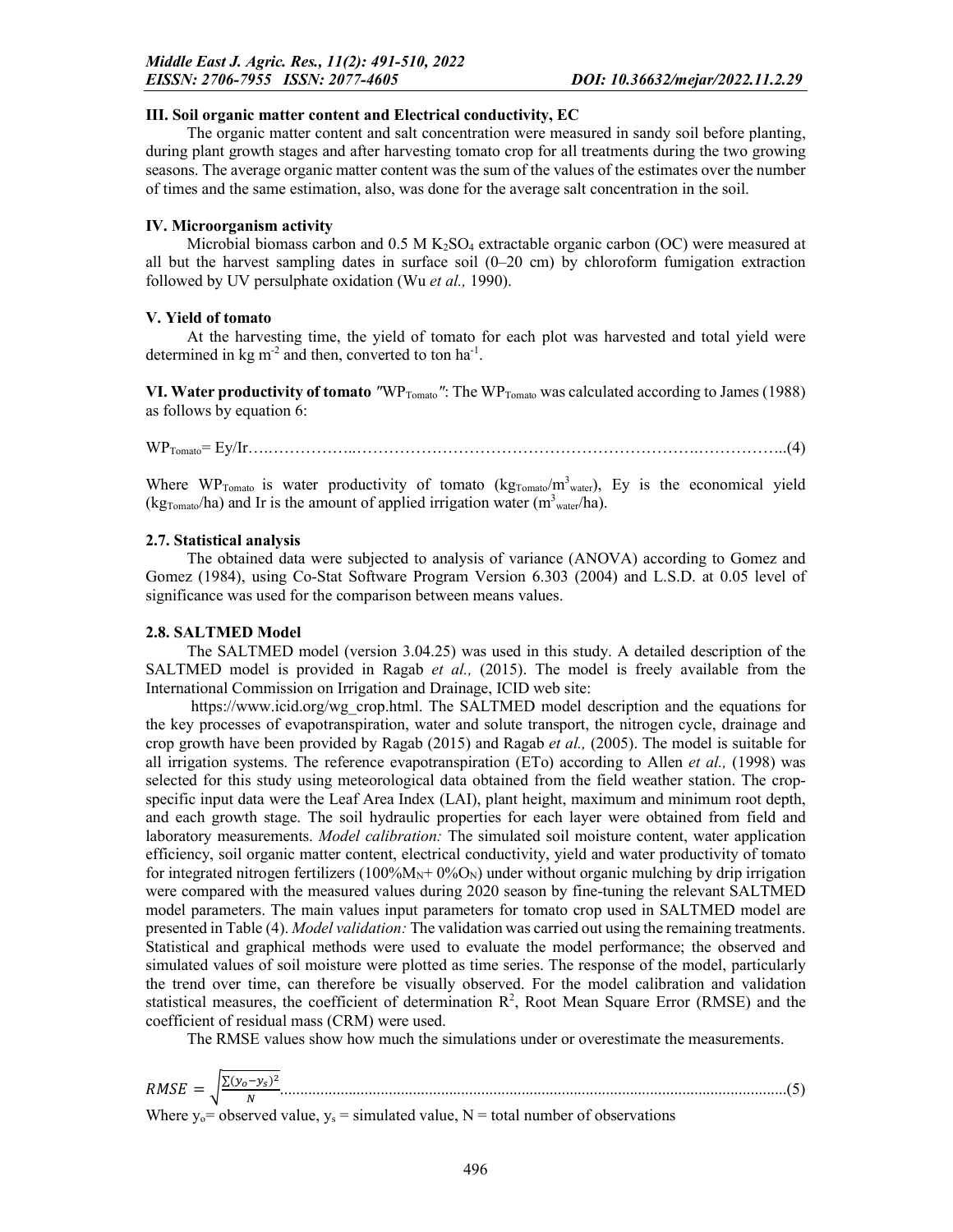| Parameter                                   | Developmental stage | <b>Values</b> |
|---------------------------------------------|---------------------|---------------|
| <b>Cultivation Dates</b>                    |                     |               |
| Sowing (date)                               | First season        | 1Sep.         |
| <b>Harvest (day after Sowing)</b>           |                     | 145           |
| <b>Growth Stages</b>                        |                     |               |
| <b>Emergence and Initial (days)</b>         |                     | 25            |
| Development (days)                          |                     | 40            |
| Middle (days)                               |                     | 45            |
| Late (days)                                 |                     | 35            |
| <b>Crop Inputs</b>                          |                     |               |
|                                             | Initial             | 0.5           |
| Leaf Area Index(LAI)                        | Middle              | 3.6           |
|                                             | End                 | 3.2           |
| Minimum root depth (m)                      |                     | 0.0           |
| Maximum root depth (m)                      |                     | 0.6           |
| Unstressed crop yield $(t \text{ ha}^{-1})$ |                     | 41.1          |
| <b>Harvest index</b>                        |                     | 0.66          |
|                                             | Initial             |               |
| Water uptake effect                         | Middle              | 0.8           |
|                                             | End                 |               |
| Soil parameters                             |                     |               |
| Lambda pore size                            |                     | 0.22          |
| <b>Root width factor</b>                    |                     | 0.35          |
| Max. depth for evaporation, mm              |                     | 140           |
| Residual water content, m2m-2               |                     | 0.01          |
| <b>Bubbling presser, cm</b>                 |                     | 15            |

Table 4: Main calibrated values of input parameters of tomato crop under without mulching and 100% M<sub>N</sub> used in SALTMED model, 2020.

The  $R<sup>2</sup>$  statistics demonstrate the ratio between the scatter of simulated values to the average value of measurements:

 = ∑( )( ) ....................................................................................................................(6)

Where  $y_0^-$  averaged observed value,  $y_s^-$  averaged simulated value,  $\sigma_{y_0}$  observed data standard deviation,  $\sigma_{y_s}$  = simulated data standard deviation. The coefficient of residual mass (CRM) is defined by:

$$
CRM = \frac{(\Sigma y_0 - \Sigma y_5)}{\Sigma y_0} \tag{7}
$$

The CRM is a measure of the tendency of the model to over or underestimate the measurements. Negative values for CRM indicate that the model underestimates the measurements and positive values for CRM indicate a tendency to overestimate. For a perfect fit between observed and simulated data, values of RMSE, CRM and  $R^2$  should equal to 0.0, 0.0, and 1.0, respectively. All the analyses were made using Excel (Microsoft Inc.).

#### 3. Results and Discussion

Soil moisture content, water application efficiency, soil organic matter content, activity of microorganisms, soil electrical conductivity, yield and water productivity of tomato were investigated under organic mulching by rice straw and integrated N-fertilization under arid and sandy soils in Egypt through field and modeling study.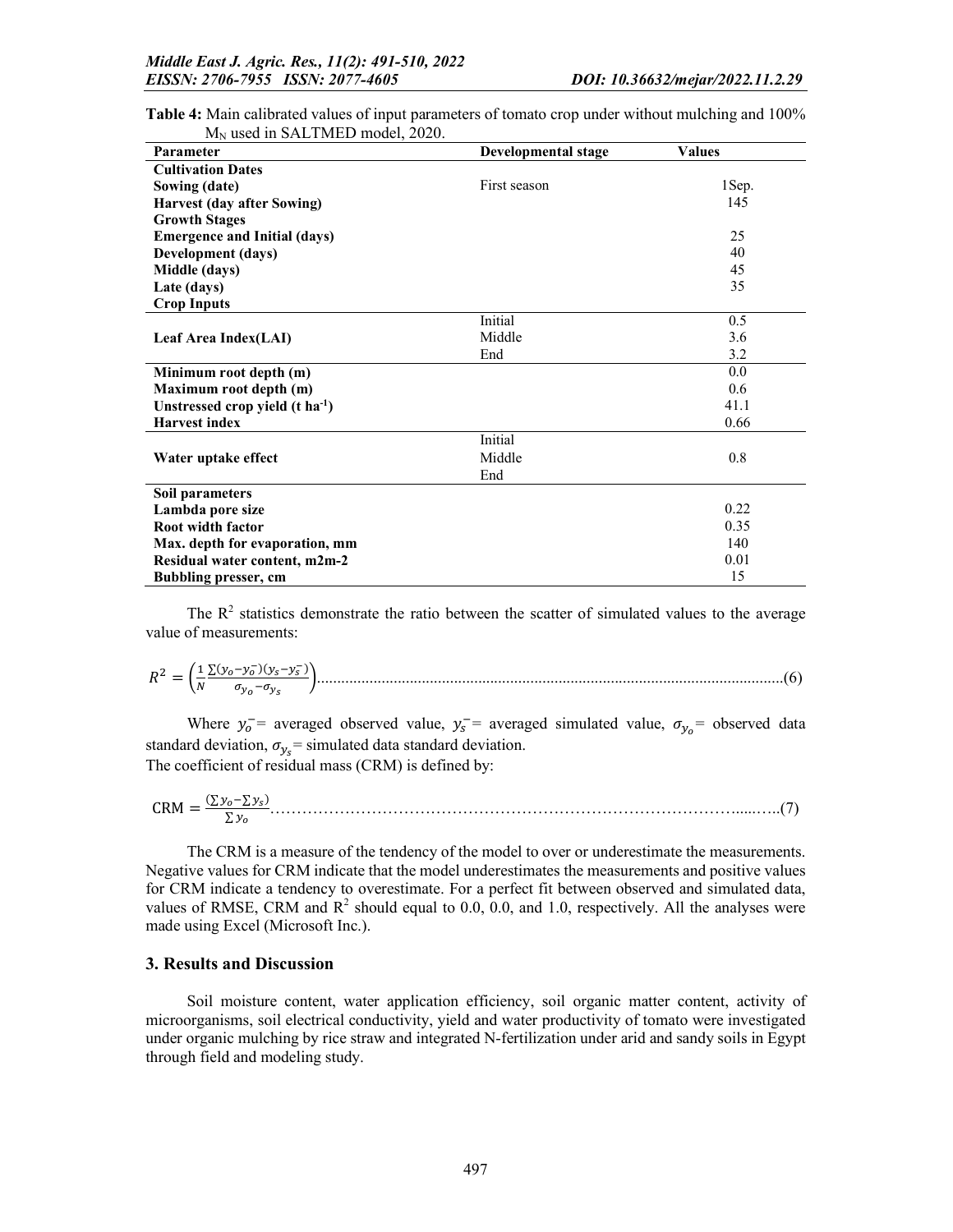#### 3.1. Soil moisture content (SMC)

Soil moisture content was investigated during the growing seasons under organic mulching and without organic mulching and also, under integrated N-fertilization rates through field and modeling study for tomato production under sandy soil conditions in Egypt.

Figure (1) indicated that, the SMC values were increased under organic mulching compared with none mulching. This may be due to the high ability of the organic mulching to protect the surface of the wet soil from the speed of evaporation rate and thus the soil stay wet for the longest period without evaporation compared to the high speed of evaporation rate in the absence of mulching the soil surface above the drip hoses.

Figure (1) indicated that also, There is a significant effect due to the use of integrated nitrogen fertilization compared to relying only on mineral fertilization, as it was found from continuous measurements of soil moisture content during the tomato growing season that it increases with an increase in the percentage of adding organic fertilizers at the expense of mineral fertilizers. The foregoing is logical due to the high ability of organic materials to absorb and retain irrigation water within the root zone spread and its values are close to the moisture of the field capacity.

The highest values of soil moisture content were when using organic mulches made of rice straw in addition to 100% dependence on organic nitrogen fertilization, while the lowest values were when mulching was not used and 100% dependence on mineral nitrogen fertilization.

The model showed slightly higher values for the  $R<sup>2</sup>$  during 2020 and 2021 for the layer (0-40 cm). Good correlation between the simulated and observations were obtained for the 2020 and 2021 season. Figures (1, 2) indicated that, the SALTMED model proved its high sensitivity to simulate the soil moisture changes caused by irrigation events for all treatments.

### 3.2. Water application efficiency (WAE)

Figure (3) indicated that, the values of water application efficiency "WAE" were increased by using organic mulching. This may be due to the low rate of evaporation from the soil surface and thus the presence of irrigation water stored in the root zone in the presence of organic coverings, while the treatment of non-coverage led to the rapid loss of water by evaporation from the soil surface and because of this, the efficiency of adding irrigation water increased with the use of organic coverings compared to no coverage.

Figure (3) indicated that, the values of water application efficiency "WAE" were increased by increasing the amount of organic fertilizers applied. The lowest values were at zero adding for organic fertilizers and the highest values were at adding 100% of organic N-Fertilizers. This may be due to the high ability of the added organic materials to retain the irrigation water within the root zone and the lack of irrigation water escaping downwards by deep seepage. The highest efficiency of adding to the irrigation water was achieved when 100% of the nitrogen fertilization was added organically, not mineral and this result agreement with Ouattara, (1994) and Feller *et al.,* (2012).

Figure (3) indicated that, the highest values for WAE was under organic mulching and adding 100% of organic N-Fertilizers but the lowest values were under none mulching and adding 0% of organic N-Fertilizers.

Figures (3,4) indicated that, there are high correlation between the simulated and observations were obtained for the 2020 and 2021 season and the SALTMED model proved its high sensitivity  $(R<sup>2</sup>=0.83)$  to simulate the WAE changes caused by irrigation events for all treatments.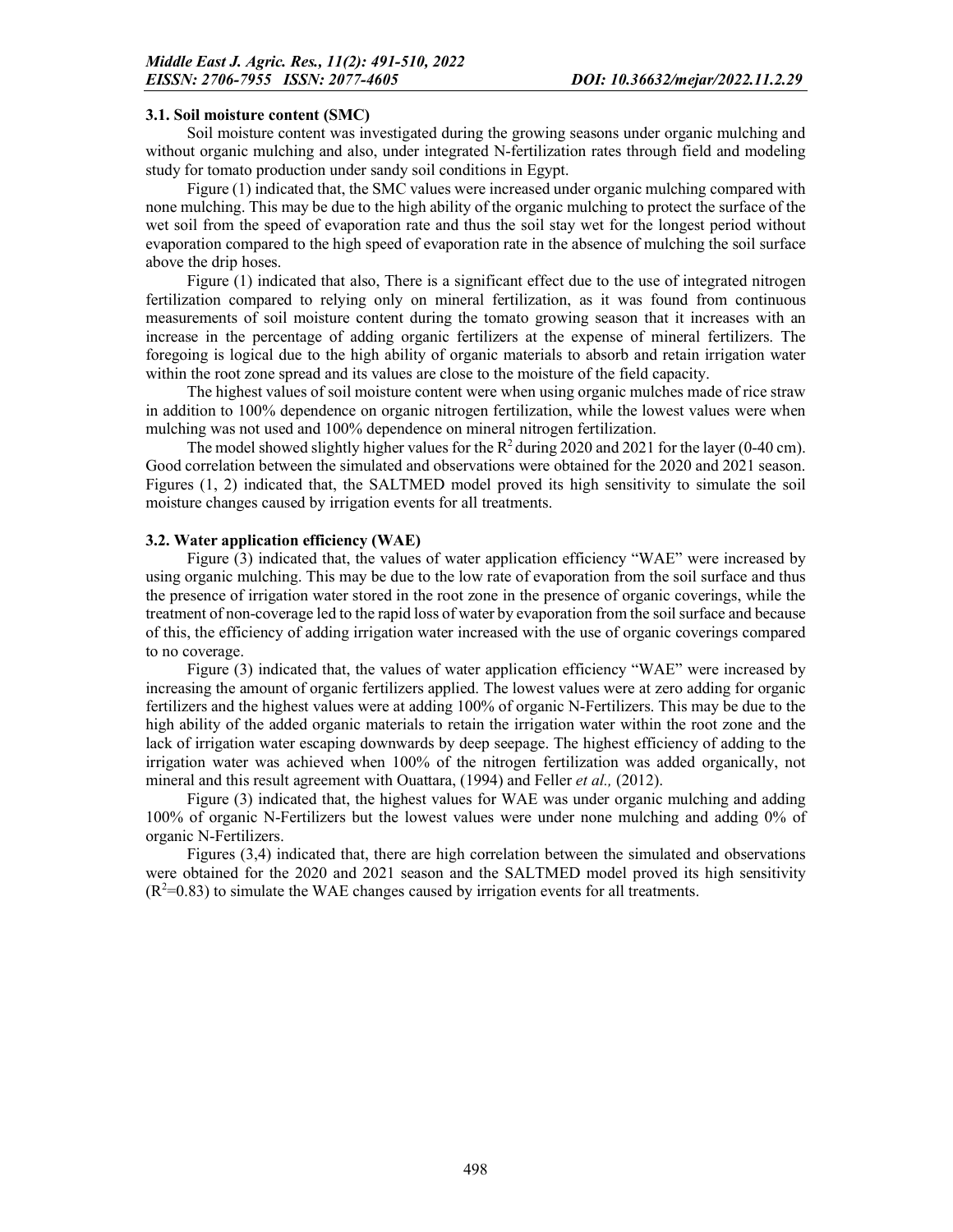

Fig. 1: Effect of organic mulching and integrated N-fertigation on the soil moisture content during the 2020 growing season compared with the simulated soil moisture content for all treatments.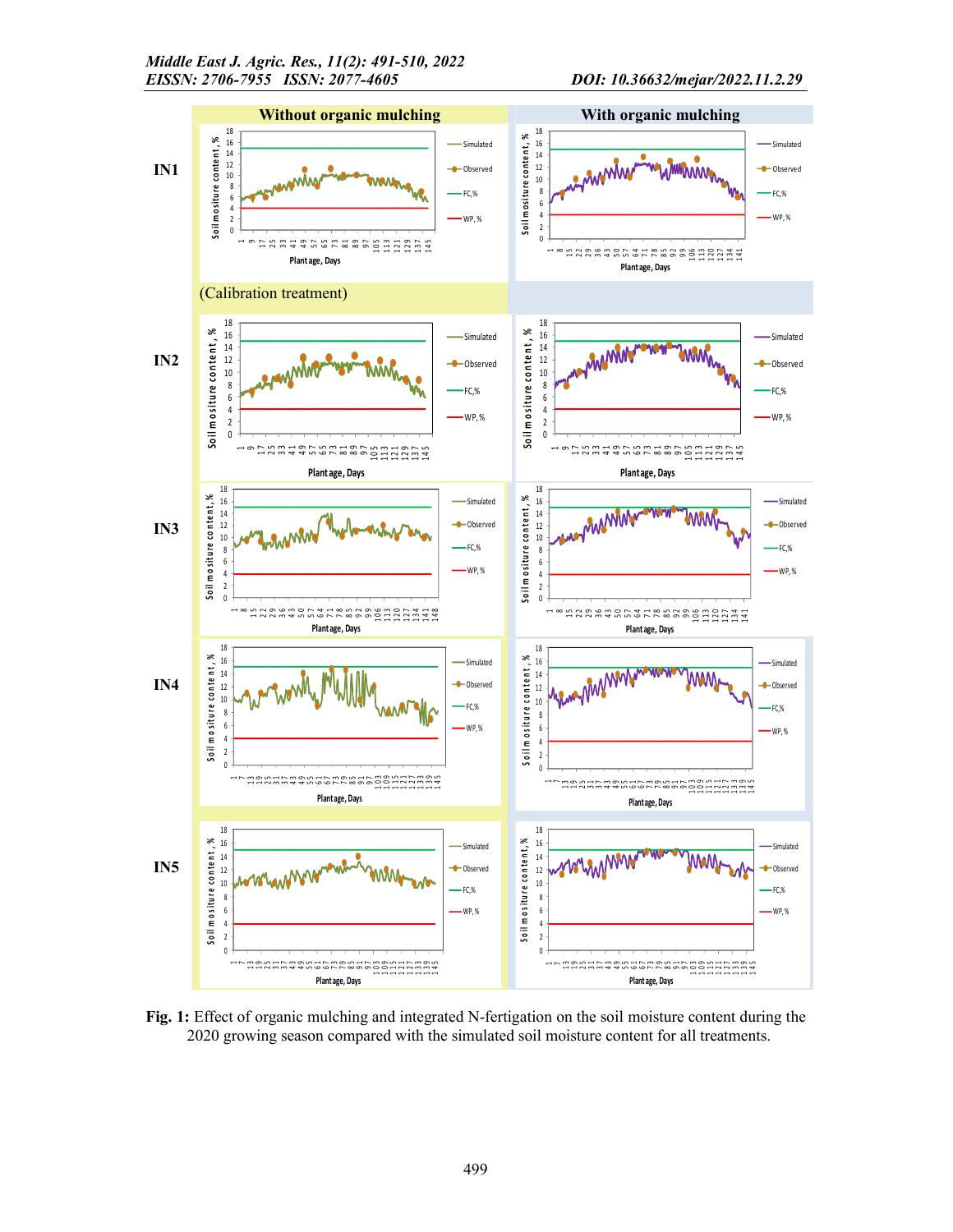

Fig. 2: Correlation between observed and simulated soil moisture content during 2020 season, and the same trend was repeated with the 2021season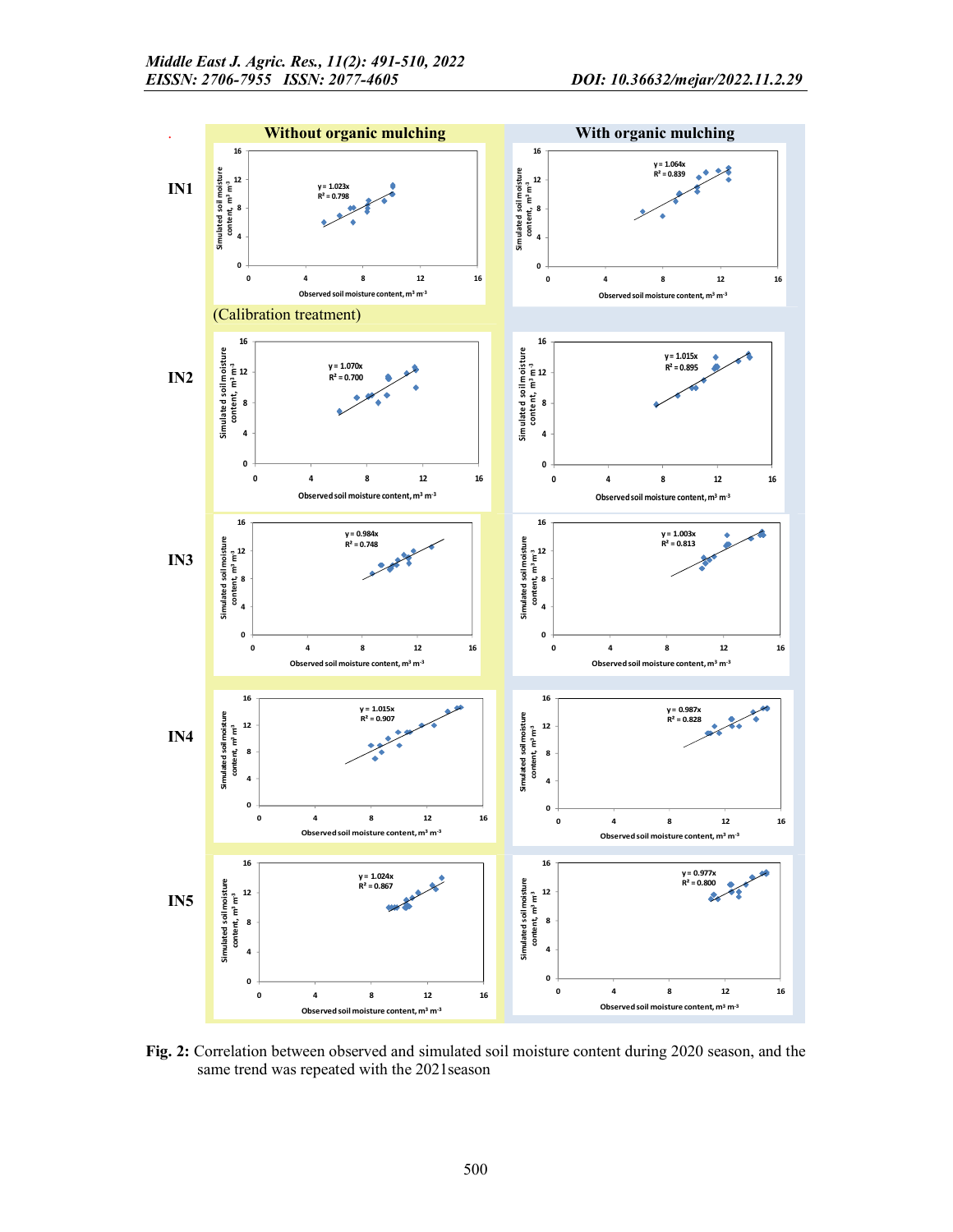Table 5: The coefficient of determination  $\mathbb{R}^2$ , RMSE and CRM for soil moisture in one layer (0-40 cm) for all treatments during the 2020 and 2021seasons

|            |                     | <b>Treatments</b> |                  |          |                 |       |          |                       |          |                 |       |  |
|------------|---------------------|-------------------|------------------|----------|-----------------|-------|----------|-----------------------|----------|-----------------|-------|--|
|            | Correlation         |                   | Without mulching |          |                 |       |          | With organic mulching |          |                 |       |  |
| parameters | IN1<br>Calibr.<br>т | IN2               | IN3              | IN4      | IN <sub>5</sub> | IN1   | IN2      | IN3                   | IN4      | IN <sub>5</sub> |       |  |
|            | $\mathbb{R}^2$      | 0.798             | 0.709            | 0.748    | 0.907           | 0.867 | 0.839    | 0.895                 | 0.813    | 0.828           | 0.80  |  |
| 2020       | <b>RMSE</b>         | $-0.016$          | $-0.011$         | 0.007    | 0.008           | 0.008 | 0.008    | 0.009                 | 0.009    | 0.007           | 0.004 |  |
|            | <b>RCM</b>          | $-0.014$          | $-0.025$         | $-0.038$ | $-0.044$        | 0.033 | $-0.023$ | $-0.015$              | $-0.015$ | 0.024           | 0.053 |  |
|            | $\mathbb{R}^2$      | 0.916             | 0.924            | 0.931    | 0.952           | 0.954 | 0.96     | 0.94                  | 0.95     | 0.97            | 0.911 |  |
| 2021       | <b>RMSE</b>         | $-0.013$          | $-0.016$         | 0.007    | 0.008           | 0.009 | 0.009    | 0.009                 | 0.009    | 0.008           | 0.005 |  |
|            | <b>RCM</b>          | $-0.017$          | $-0.027$         | $-0.036$ | $-0.042$        | 0.031 | $-0.024$ | $-0.014$              | $-0.015$ | 0.025           | 0.062 |  |

Cailbr. T: Calibration Treatment; IN: Integrated N- fertilization, IN1:100% MN + 0% ON , IN2:75% MN + 25% ON , IN3:50% MN + 50% ON , IN4:25% MN + 75% ON , IN5:0% MN + 100% ON , MN: Mineral Nitrogen; ON: Organic Nitrogen, O: Observed Value, S: Simulated Value,



Fig. 3: Effect of organic mulching and integrated N-fertilization on the water application efficiency at peak of irrigation during growing seasons and compares it to simulated values for all treatments. IN: Integrated N- fertilization,  $M_N$ : Mineral Nitrogen; O<sub>N</sub>: Organic Nitrogen).



Fig. 4: Observed versus simulated water application efficiency for all treatments for seasons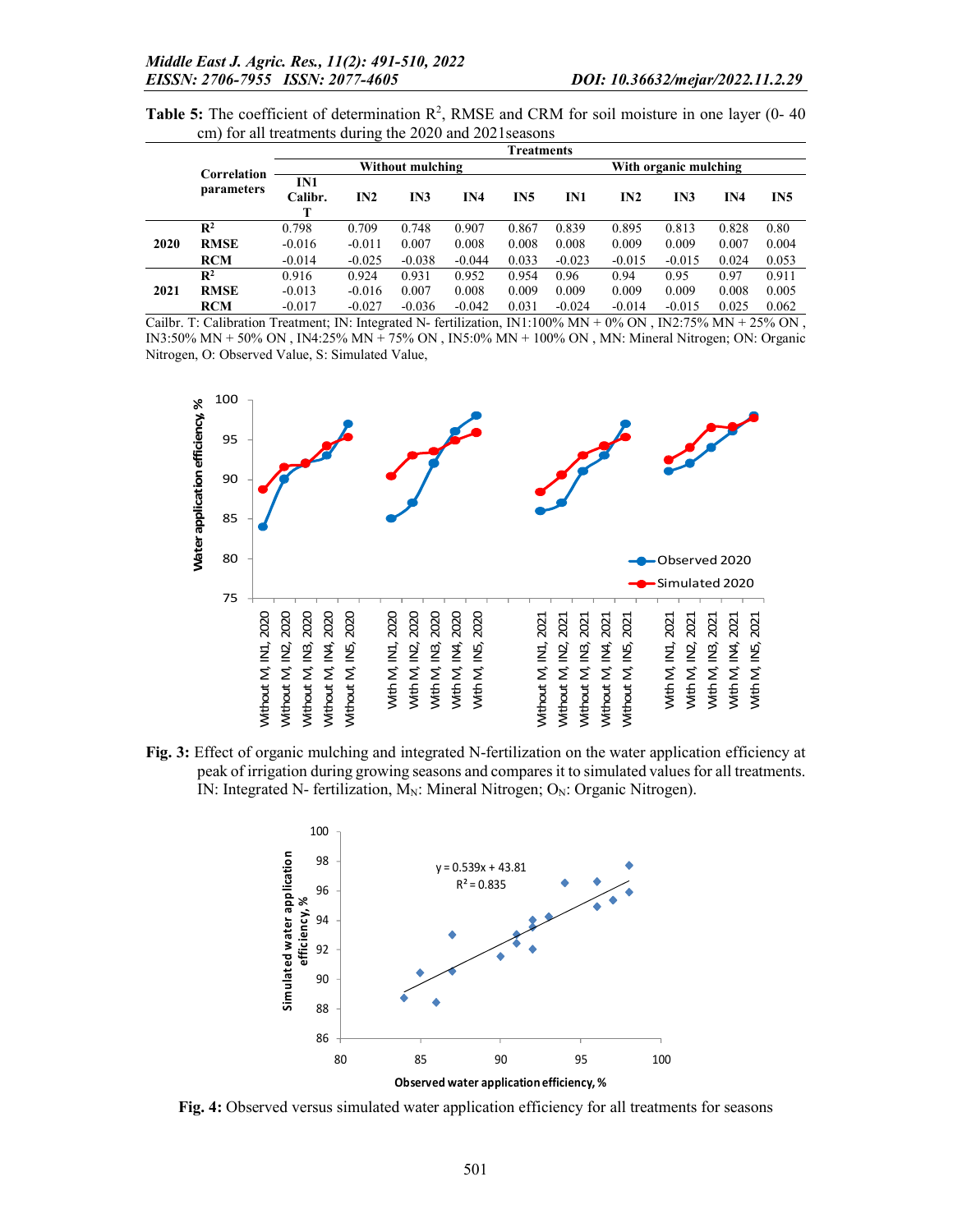#### 3.3. Soil organic matter content (SOMC)

Table (6) indicated that, the average of soil organic matter content during growing season "SOMC" were increased by increasing organic mulching. This may be due to cutting and chopping the organic coverings made of rice straw in sandy soil after the end of the harvest time, which increases the organic matter content in the organically poor sandy soil.

Table (6) indicated that, the values of the average of soil organic matter content during growing season "SOMC" were increased by increasing the amount of organic N-fertilizers applied. This is a logical thing that does not need evidence, as the percentage of organic matter in the nitrogenous organic fertilizers added to 97.6 % it is according to the compost analysis attached above, and this increase in organic matter appears when it is added to poor sandy lands.

The lowest values of SOMC were at without using organic mulching and zero adding for organic N-fertilizers and the highest values were at using organic mulching and adding 100% of organic N-Fertilizers.

Table (6) also, indicated that, there are high correlation between the simulated and observations were obtained for the 2020 and 2021 seasons and the SALTMED model proved its high sensitivity  $(R<sup>2</sup>=0.968)$  to simulate the SOMC changes caused by irrigation events for all treatments.

|  |  |  | Table 6: Effect of organic mulching and Integrated N- fertilization (IN) on the Soil organic matter |  |  |  |
|--|--|--|-----------------------------------------------------------------------------------------------------|--|--|--|
|  |  |  | content and compare it to simulated values for all treatments.                                      |  |  |  |

|                             |                                 | Soil organic matter content, % |                                      |      |      |  |  |
|-----------------------------|---------------------------------|--------------------------------|--------------------------------------|------|------|--|--|
| Soil mulching               | IN: Integrated N- fertilization |                                | 2020                                 | 2021 |      |  |  |
|                             |                                 | O                              | S                                    | О    | S    |  |  |
|                             | $IN1: 100\%MN+0\%ON$            | 0.42                           | 0.37                                 | 0.46 | 0.6  |  |  |
| Without mulching            | IN2:75%MN+25%ON                 | 0.49                           | 0.45                                 | 0.55 | 0.61 |  |  |
| (Without M)                 | $IN3: 50\%MN+50\%ON$            | 0.55                           | 0.58                                 | 0.65 | 0.62 |  |  |
|                             | $IN4: 25\%MN+75\%ON$            | 0.7                            | 0.78                                 | 0.7  | 0.67 |  |  |
|                             | $IN5: 0\%MN+100\%ON$            | 0.74                           | 0.81                                 | 0.88 | 0.75 |  |  |
|                             | $IN1: 100\%MN+0\%ON$            | 1.1                            | 1.2                                  | 1.23 | 1.2  |  |  |
| With organic                | IN2:75%MN+25%ON                 | 1.16                           | 1.4                                  | 1.35 | 1.39 |  |  |
| mulching<br>(With M)        | $IN3: 50\%MN+50\%ON$            | 1.34                           | 1.45                                 | 1.46 | 1.5  |  |  |
|                             | $IN4: 25\%MN+75\%ON$            | 1.45                           | 1.5                                  | 1.57 | 1.6  |  |  |
|                             | $IN5: 0\%MN+100\%ON$            | 1.51                           | 1.56                                 | 1.62 | 1.8  |  |  |
| Equation and $\mathbb{R}^2$ |                                 |                                | $Y = 1.064X - 0.018$ and $R^2=0.968$ |      |      |  |  |

IN: Integrated N- fertilization, IN1:100% MN + 0% ON , IN2:75% MN + 25% ON , IN3:50% MN + 50% ON , IN4:25% MN + 75% ON , IN5:0% MN + 100% ON , MN: Mineral Nitrogen; ON: Organic Nitrogen, O: Observed Value, S: Simulated Value,

## 3.4. Activity of microorganisms (AM)

Table (7) indicated that, the effect of organic mulching by rice straw and integrated N-fertilizers on some microorganisms activity in the root-zone of tomato plants such as Azotobacter, Pseudomonus and Bacillus "APB" .

Table (7) indicated that, the number and amount of APB increased by using organic mulching. This is maybe due to the availability of good environmental conditions for the growth and reproduction of these microorganisms from low temperature and appropriate moisture content of the surface layer and depth of root spread under organic mulching systems. .

Table (7) indicated that, increasing the amount on organic N- fertilizers through integrated Nfertilizers led to a positive effect on the increasing growth of APB within the root spread area of tomato crop that was cultivated. This seems logical to a large degree, as the added organic matter is the appropriate and required environment for the growth and reproduction of microorganisms within the root spreading area of any cultivated plant, especially tomatoes.

Finally, with the increase in the organic mulching of rice straw and increasing the amount on organic N- fertilizers through integrated N-fertilizers, the highest values of the APB in the roots of the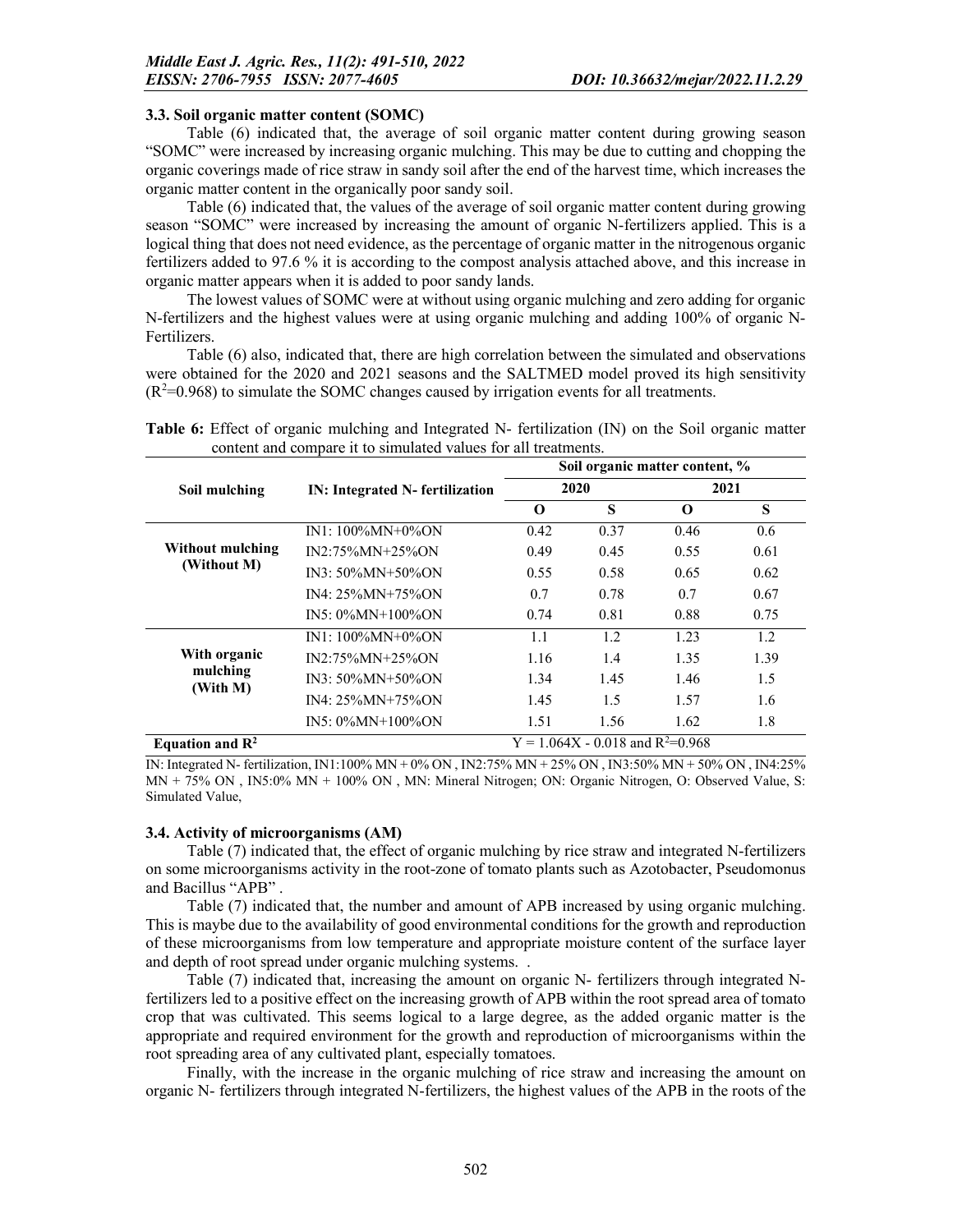cultivated crops were achieved where the lowest values were at without mulching treatment and relying on 100% mineral nitrogen fertilization and the absence of any organic additives.

In this biometric assessment criterion for microorganisms within the area of root spread, the field study was conducted only as there is no simulation of microorganism data using the SALTMED model, as it did not include the biological simulation of microorganisms inside the soil.

|                                            | Table 7: Effect of organic mulching and integrated N-fertilizationon on some of microorganism activity |
|--------------------------------------------|--------------------------------------------------------------------------------------------------------|
| in the effective root zone of tomato plant |                                                                                                        |

|                     |                                         | Azotobacter,           |      | Pseudomonus,           |       | Bacillus,              |      |
|---------------------|-----------------------------------------|------------------------|------|------------------------|-------|------------------------|------|
|                     |                                         | No./gm <sub>soil</sub> |      | No./gm <sub>soil</sub> |       | No./gm <sub>soil</sub> |      |
| Organic<br>mulching | <b>Integrated N-</b><br>fertilizationon |                        |      |                        |       |                        |      |
|                     |                                         | 2020                   | 2021 | 2020                   | 2021  | 2020                   | 2021 |
|                     | $IN1: 100\%MN+0\%ON$                    | 105                    | 120  | 11000                  | 12500 | 360                    | 420  |
| Without             | IN2:75%MN+25%ON                         | 112                    | 175  | 21600                  | 22400 | 440                    | 500  |
| mulching            | $IN3: 50\%MN+50\%ON$                    | 214                    | 240  | 34000                  | 36000 | 590                    | 650  |
| (Without M)         | IN4: 25%MN+75%ON                        | 413                    | 505  | 51000                  | 50900 | 1100                   | 1600 |
|                     | IN5: 0%MN+100%ON                        | 610                    | 650  | 71000                  | 83000 | 1650                   | 2000 |
|                     | $IN1: 100\%MN+0\%ON$                    | 128                    | 160  | 12800                  | 14300 | 430                    | 470  |
| With organic        | IN2:75%MN+25%ON                         | 145                    | 260  | 30100                  | 23500 | 490                    | 565  |
| mulching            | IN3: 50%MN+50%ON                        | 268                    | 290  | 40000                  | 50000 | 680                    | 770  |
| (With M)            | IN4: 25%MN+75%ON                        | 520                    | 580  | 63000                  | 75200 | 1280                   | 1830 |
|                     | IN5: 0%MN+100%ON                        | 699                    | 770  | 82500                  | 91000 | 1790                   | 2250 |

IN: Integrated N- fertilization, IN1:100% MN + 0% ON , IN2:75% MN + 25% ON , IN3:50% MN + 50% ON , IN4:25% MN + 75% ON , IN5:0% MN + 100% ON , MN: Mineral Nitrogen; ON: Organic Nitrogen, O: Observed Value, S: Simulated Value,

## 3.5. Soil electrical conductivity (SEC)

Figure (5) indicated that, the values of SEC were decreased by using organic mulching. This is due to the very low evaporation rate from the wet soil surface compared to the lack of mulching.

Figure (5) indicated that, the values of the average of SEC during growing season were decreased by applying integrated N-fertilizers and therefore increasing the amount of organic fertilizers applied. The lowest values were at 100% of organic N-Fertilizers and the highest values were at no adding. This may be due to increasing water holding capacity. This led to a decrease in the rate of evaporation from the soil surface, and thus a decrease in the concentration and accumulation of salts in the soil.

Through the positive effect of using organic coverings and integrated nitrogen fertilization, which means an increase in the organic component over the mineral, where the lowest values of salt accumulation within the sandy soil were when organic covered with rice straw to the surface of the soil and over the drip hoses with the addition of 100% of the organic nitrogen fertilization.

Figures (5, 6) indicated that, there are high correlation between the simulated and observations were obtained for the 2020 and 2021 season and the SALTMED model proved its high sensitivity  $(R<sup>2</sup>=0.903)$  to simulate the SEC changes caused by irrigation events for all treatments.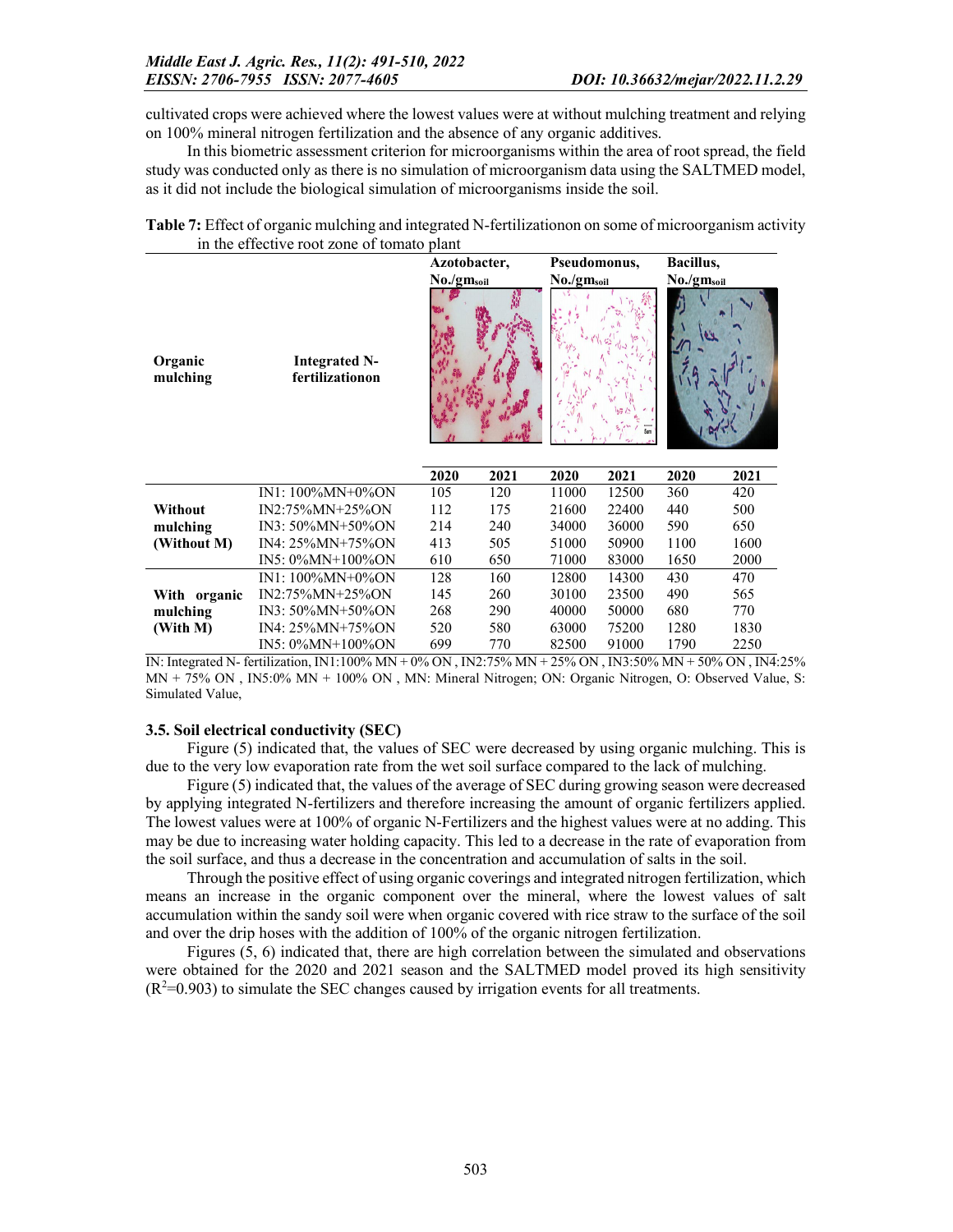

Fig. 5: Effect of organic mulching and Integrated N- fertilization (IN) on the soil electrical conductivity and compare it to simulated values for all treatments. ( $M_N$ : Mineral Nitrogen;  $O_N$ : Organic Nitrogen).



Fig. 6: Observed versus simulated soil electrical conductivity for all treatments for seasons 2020 and 2021.

#### 3.6. Yield of tomato  $(Y_{Tomato})$

Figure (7) and Table (8) indicated that, the values of  $Y_{Tomato}$  were increased by using organic mulching compared to not covering the soil surface. This is due to the sandy soil retaining the moisture content for the longest possible period with the use of organic coverings, which limit and prevent the speed of evaporation from the soil surface, which reduces the moisture stress to which the roots of the cultivated plants are exposed, in addition to the decrease in the accumulation of salts in the soil, as well as creating the appropriate conditions for the growth and reproduction of microorganisms. The previous benefits had a positive effect on increasing and improving productivity with the use of organic covers produced from rice straw and this result agreement with Liu *et al.,* 2002; Hu,*et al.,* 995; Kar and Singh 2004 and Haitham *et al.,* 2014.

Figure (7) and Table (8) indicated that, the values of the yield of tomato " $Y_{Tomato}$ " were increased by applying integrated N-fertilizers management which means, increasing the amount of organic N-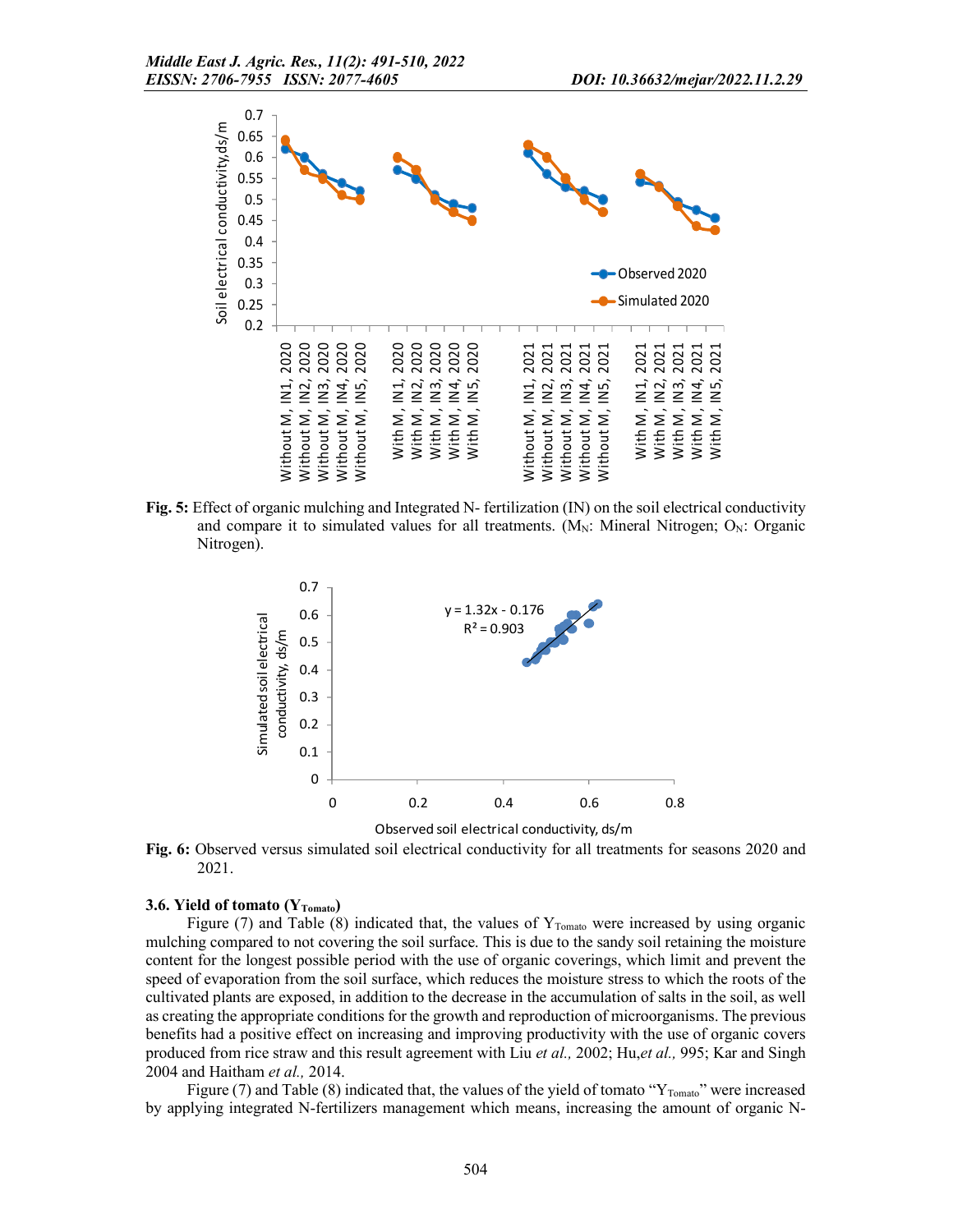fertilizers applied up to 50% and it decreased with the continued increase in organic N-fertilizers addition. The lowest values of  $Y_{Tomato}$  were at adding 100% organic N-fertilizers with zero mineral Nfertilizers and the highest values of Y<sub>Tomato</sub> were at adding 50% organic N-fertilizers with 50% mineral N-fertilizers. This is due to the presence of two types of stress in the case of interaction dynamics, with an increase in one of them, the other decreases, namely the moisture stress and the stress of Nfertilization. Reliance on 100% of mineral nitrogen fertilization led to no fertilization stress and the presence of maximum water stress, while reliance on 100% of organic nitrogen fertilization led to the least water stress, while the maximum stress of nitrogen fertilization was achieved and the availability of very limited access to fertilize tomato plants. The highest values of tomato productivity were achieved when using the integrated nitrogen fertilization (50% mineral fertilization and 50% organic fertilization, where a balance occurred between the fertilizing stress of nitrogen and water stress, which led to an increase in the absorption of water and available fertilizing elements, including nitrogen and this result agreement with Vliegen- Verschure, 2013; Gasparatos *et al.,* 2011; Yih-Chi *et al.,* 2009; Lal, 1997; Tadesse *et al.,* 2013; Bodruzzaman *et al.,* 2010; Naeem *et al.,* 2009 and Akhtar *et al.,* 2011.

Figure (7) and Table (8) indicated that, the interaction between organic mulching and integrated N- fertilization on the  $Y_{Tomato}$ . The highest value of  $Y_{Tomato}$  was under using organic mulching and adding 50% organic N-fertilizers with 50% mineral N-fertilizers. It combines with the application of these techniques all the encouraging benefits of sustaining, increasing and improving the productivity of tomatoes and any other crop in dry sandy soils with limited irrigation water and drought.

Figures (7, 8) and Table (8) indicated that, there are high correlation between the simulated and observations were obtained for the 2020 and 2021 season and the SALTMED model proved its high sensitivity ( $R^2$ =0.903) to simulate the  $Y_{Tomato}$  changes caused by irrigation events for all treatments.



Fig. 7: Effect of organic mulching and Integrated N- fertilization (IN) on the yield of tomato and compare it to simulated yield for all treatments.  $(M_N:$  Mineral Nitrogen;  $O_N:$  Organic Nitrogen)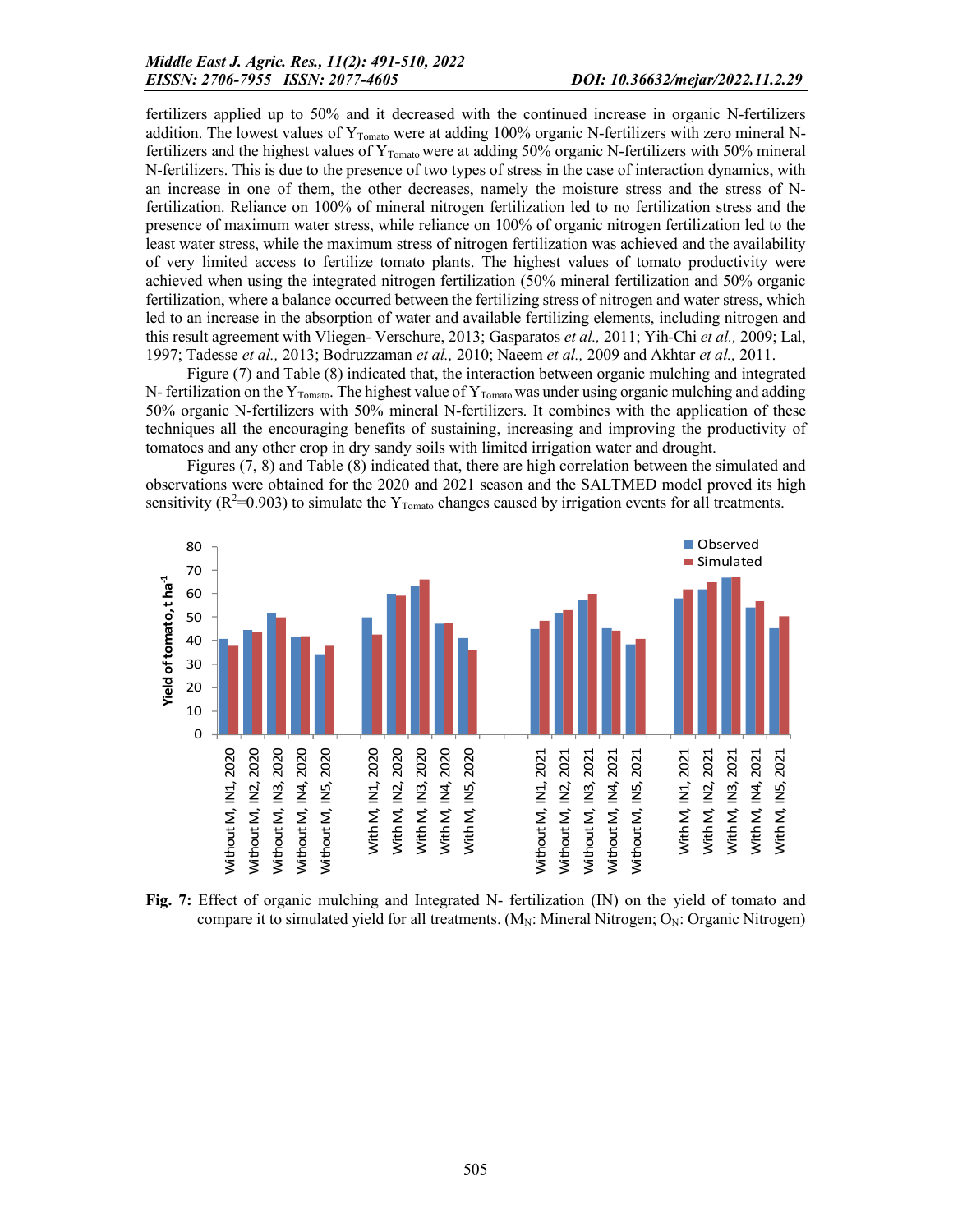

Fig. 8: Observed versus simulated yield of tomato for all treatments for seasons 2020 and 2021.

#### 3.7. Water productivity of tomato  $(WP_{Tomato})$

Figure (9) and Table (8) indicated that, the effect of deficit irrigation and integrated Nfertilization on the WP<sub>Tomato</sub> where, the highest values of WP<sub>Tomato</sub> were occurred under using organic mulching with adding 50% organic N-fertilizers with 50% mineral N-fertilizers. The lowest values of WP<sub>Tomato</sub> were none mulching with 100% organic N-fertilizers and zero mineral N-fertilizers.

An increase in crop productivity with a constant volume of irrigation water added is an increase in the water productivity of the crop and a saver of irrigation water.

Figures (9, 10) and Table (8) indicated that, there are high correlation between the simulated and observations were obtained for the 2020 and 2021 season and the SALTMED model proved its high sensitivity ( $R^2$ =0.906) to simulate the WP<sub>Tomato</sub> changes caused by irrigation events for all treatments.



Fig. 9: Effect of organic mulching and Integrated N- fertilization (IN) on the yield of tomato and compare it to simulated water productivity for all treatments.  $(M_N:$  Mineral Nitrogen;  $O_N$ : Organic Nitrogen)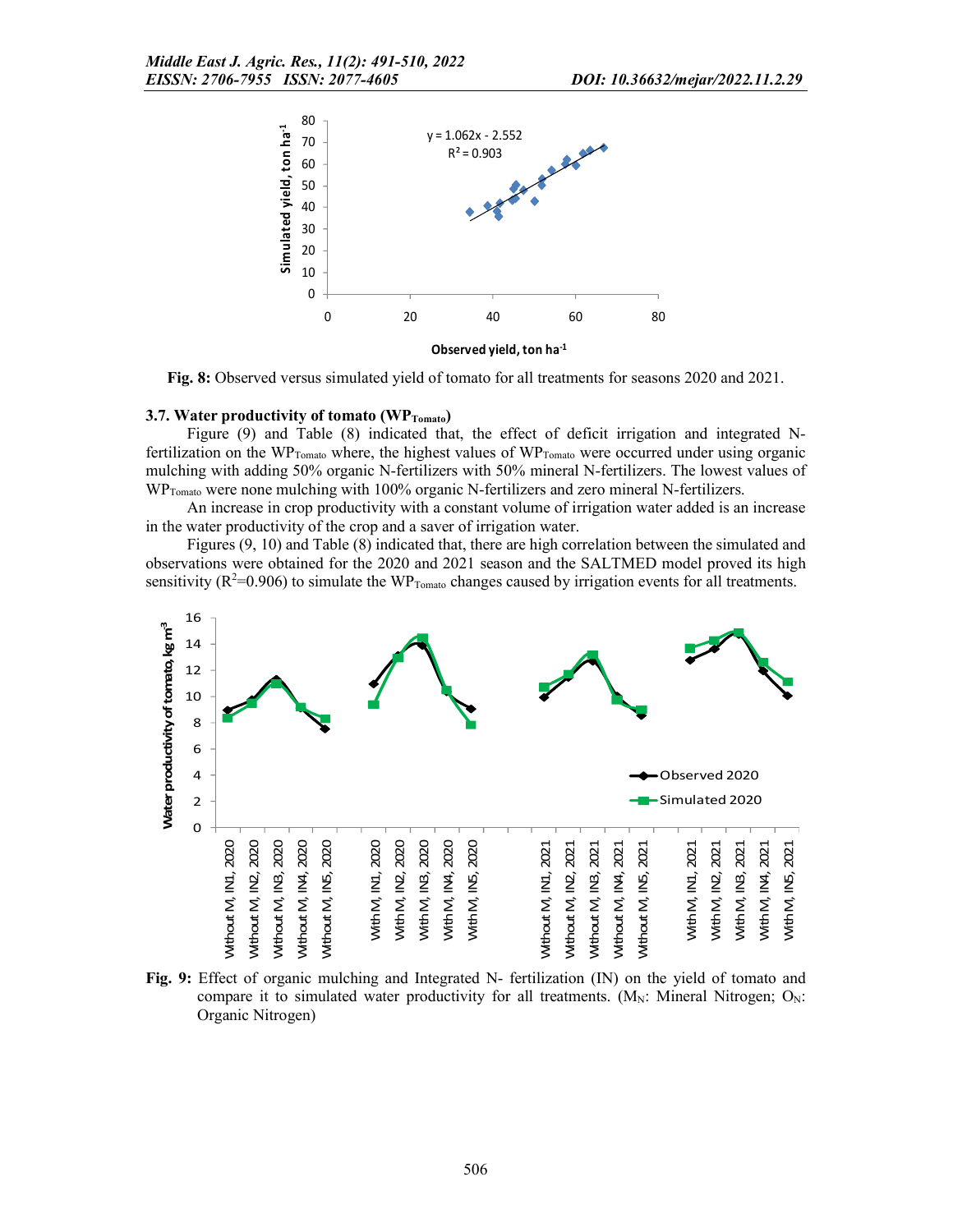

Observed water productivit of tomato, kg m-3

Fig. 10: Observed versus simulated water productivity of tomato for all treatments for seasons 2020 and 2021

Table 8: Effect of organic mulching and Integrated N- fertilization (IN) on the yield and water productivity of tomato and compare it to simulated treatments.

| productivity of tomato and compare it to simulated treatments. |                      |      |      |      |      |          |                                       |      |      |
|----------------------------------------------------------------|----------------------|------|------|------|------|----------|---------------------------------------|------|------|
| Yield, ton ha <sup>-1</sup><br><b>IN:</b> Integrated N-        |                      |      |      |      |      |          | Water productivity, kg/m <sup>3</sup> |      |      |
| Soil mulching                                                  | fertilization        |      | 2020 | 2021 |      | 2020     |                                       | 2021 |      |
|                                                                |                      | 0    | S    | О    | S    | $\Omega$ | S                                     | 0    | S    |
|                                                                | $IN1: 100\%MN+0\%ON$ | 41.1 | 38.4 | 45.1 | 48.7 | 8.99     | 8.4                                   | 10.0 | 10.8 |
| Without                                                        | IN2:75%MN+25%ON      | 44.8 | 43.5 | 52.0 | 53.2 | 9.80     | 9.5                                   | 11.5 | 11.7 |
| mulching                                                       | $IN3: 50\%MN+50\%ON$ | 51.9 | 50.3 | 57.6 | 60.0 | 11.35    | 11.0                                  | 12.7 | 13.3 |
| (Without M)                                                    | $IN4: 25\%MN+75\%ON$ | 41.8 | 42.1 | 45.6 | 44.3 | 9.15     | 9.2                                   | 10.1 | 9.8  |
|                                                                | $IN5: 0\%MN+100\%ON$ | 34.5 | 38.1 | 38.8 | 40.9 | 7.55     | 8.3                                   | 8.6  | 9.0  |
|                                                                | $IN1: 100\%MN+0\%ON$ | 50.2 | 43.0 | 58.0 | 62.1 | 10.98    | 9.4                                   | 12.8 | 13.7 |
| With<br>organic                                                | $IN2:75\%MN+25\%ON$  | 60.2 | 59.4 | 61.9 | 64.9 | 13.17    | 13.0                                  | 13.7 | 14.3 |
| mulching                                                       | $IN3: 50\%MN+50\%ON$ | 63.6 | 66.3 | 66.9 | 67.5 | 13.92    | 14.5                                  | 14.8 | 14.9 |
| (With M)                                                       | IN4: 25%MN+75%ON     | 47.5 | 48.0 | 54.3 | 57.2 | 10.39    | 10.5                                  | 12.0 | 12.6 |
|                                                                | $IN5: 0\%MN+100\%ON$ | 41.5 | 36.0 | 45.7 | 50.5 | 9.08     | 7.9                                   | 10.1 | 11.2 |
| L.S.D.s.                                                       |                      | 3.1  |      | 2.6  |      |          |                                       |      |      |

IN: Integrated N- fertilization, IN1:100% MN + 0% ON , IN2:75% MN + 25% ON , IN3:50% MN + 50% ON , IN4:25% MN + 75% ON , IN5:0% MN + 100% ON , MN: Mineral Nitrogen; ON: Organic Nitrogen, O: Observed Value, S: Simulated Value.

#### 4. Conclusion

The results indicated that, using of organic mulching compared to no soil coverage or as a sustainable alternative to plastic mulching led to a decrease in the evaporation rate thus, the soil surface remains moist for as long as possible, and increase in biological activity and decrease the soil salt accumulation in sandy soils which mean, protecting the soil surface and the root zone from increasing water and salt stress and creating the optimal environment conditions for the growth and reproduction of microorganisms. The results also showed the importance of the integrated nitrogen fertilization, which increases the proportion of adding the organic component. Using of organic mulching and integrated nitrogen fertilization led to an increase in the SMC, WAE, SOMC and an increase in biological activity, as well as a decrease in the accumulation of salts in the soil. It combines with the application of these techniques all the encouraging benefits of sustaining, increasing and improving the productivity of tomatoes and any other crop in dry sandy soils with limited irrigation water and drought. The study concluded that relying on organic mulching and integrated nitrogen fertilization increased the productivity and water productivity of tomatoes. The results also showed the accuracy of the SALTMED simulation model in simulating the evaluation criteria that were studied using drip irrigation system under sandy soils in Egypt.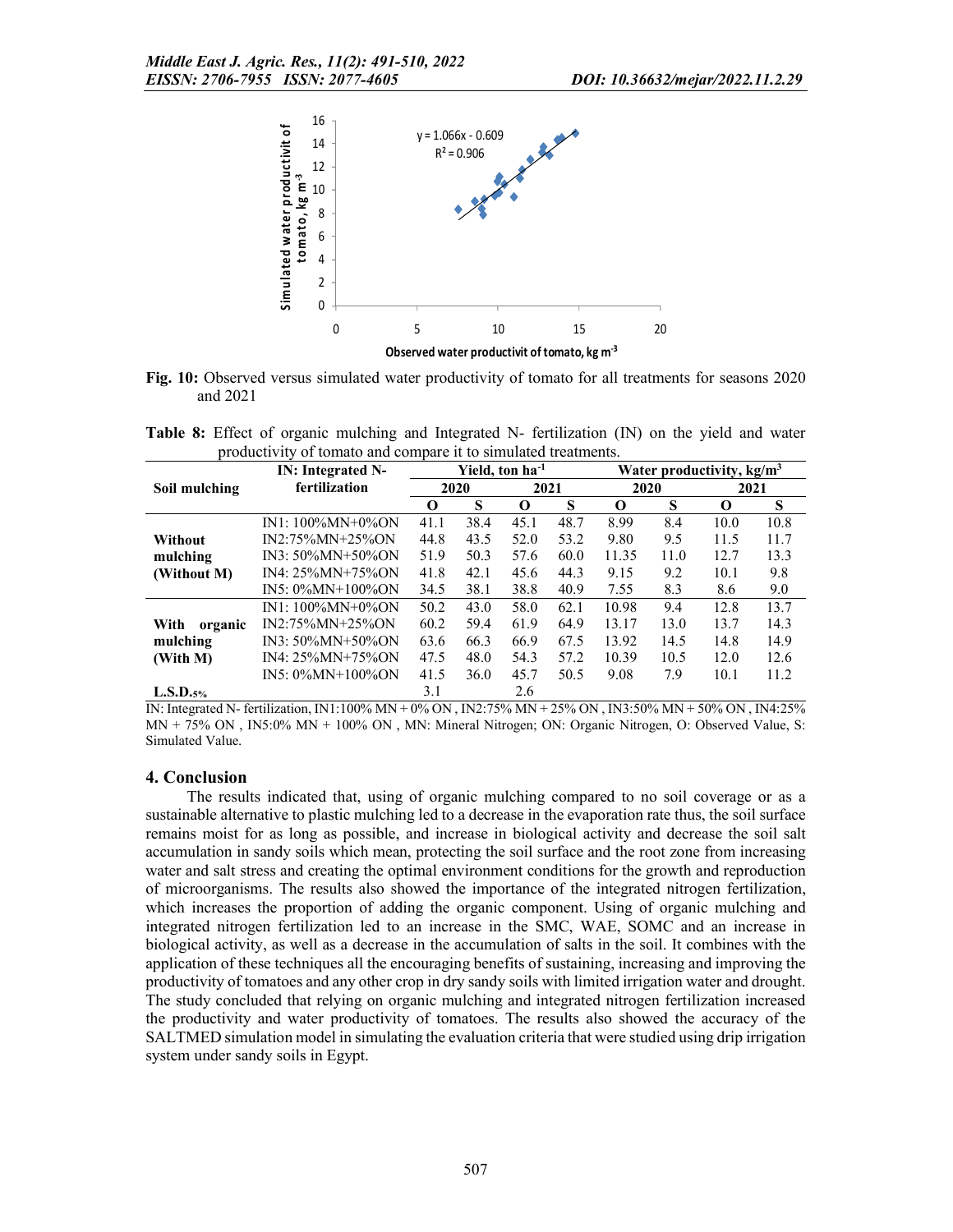## References

- Abdelraouf, R.E. and M.E. Abuarab, 2012. Effect of Irrigation Frequency under Hand Move Lateral and Solid Set Sprinkler Irrigation on Water Use Efficiency and Yield of Wheat. Journal of Applied Sciences Research, 8(11): 5445-5458.
- Abdelraouf, R.E. and R. Ragab, 2018 a. Applying Partial Root Drying drip irrigation in presence of organic mulching. Is that the best irrigation practice for arid regions?: Field and Modeling Study Using SALTMED model. Irrig. and Drain, 67: 491–507.
- Abdelraouf, R.E. and R. Ragab, 2018 b. Effect of Fertigation Frequency and Duration on Yield and Water Productivity of Wheat: Field and Modelling Study Using the SALTMED model. Irrig. and Drain, 67: 414–428.
- Abdelraouf, R.E. and R. Ragab, 2018c. Is the Partial Root Drying Irrigation Method Suitable for Sandy Soils? Field Experiment and Modelling Using the SALTMED model. Irrig. and Drain, 67: 477– 490.
- Abdelraouf, R.E., M.A. El-Shawadfy, A.A. Ghoname, and R. Ragab, 2020 a. Improving crop production and water productivity using a new field drip irrigation design. Plant Archives, 20 Supplement, 1: 3553-3564
- Abdelraouf, R.E., M.A. El-Shawadfy, A.H. Fadl, and B.M.M. Bakr, 2020 b. Effect of deficit irrigation strategies and organic mulching on yield, water productivity and fruit quality of navel orange under arid regions conditions. Plant Archives, 20 Supplement, 1: 3505-3518.
- Afzal, M., A. Battilani, D. Solimando, and R. Ragab, 2016. Improving water resources management using different irrigation strategies and water qualities: Field and modelling study. Agricultural Water Management, 176, 40–54. https://doi.org/10.1016/J.AGWAT.2016.05.005
- Akhtar, N., A. Ali, Z. Ali, and J. Iqbal, 2011. Effect of integrated use of organic manures and inorganic fertilizers on grain yield of wheat. J. Agric. Res., 49: 181-186.
- Allen, R., L. Pereira, D. Raes, and M. Smith, 1998. FAO Irrigation and drainage paper No. 56. Rome: Food and Agriculture Organization of the United Nations, 56.
- Bakry, A.B., R.E. Abdelraouf, M.A. Ahmed, and M.F. El Karamany, 2012. Effect of Drought Stress and Ascorbic Acid Foliar Application on Productivity and Irrigation Water Use Efficiency of Wheat under Newly Reclaimed Sandy Soil. Journal of Applied Sciences Research, 8(8): 4552- 4558.
- Bodruzzaman, B., C.A. Meisner, M.A. Sadat, and M.I. Hossain, 2010. Long term effects of applied organic manures and inorganic fertilizers on yield and soil fertility in a wheat-rice cropping pattern. World Congress of Soil Science, Australia, 142-145.
- Ćosić, M., R. Stričević, N. Djurović, D. Moravčević, M. Pavlović, and M. Todorović, 2017. Predicting biomass and yield of sweet pepper grown with and without plastic film mulching under different water supply and weather conditions. Agricultural Water Management, 188: 91–100. https://doi.org/10.1016/J.AGWAT.2017.04.006
- Eid, A.R. and A. Negm, 2019. Improving Agricultural Crop Yield and Water Productivity via Sustainable and Engineering Techniques. Book Chapter in "Conventional Water Resources and Agriculture in Egypt. Hdb Env Chem (2019) 74: 561–592, DOI 10.1007/698\_2018\_259, Springer International Publishing AG 2018, Published online: 1 June 2018. Springer Verlag, 561-591.
- El-Habbasha, S.F., E.M. Okasha, R.E. Abdelraouf, and A.S.H. Mohammed, 2014. Effect of pressured irrigation systems, deficit irrigation and fertigation rates on yield, quality and water use efficiency of groundnut. International Journal of ChemTech Research, 15 07(01): 475–487.
- El-Metwally, I., R.E. Abdelraouf, M. Ahmed, O. Mounzer, J. Alarcón, and M. Abdelhamid, 2015. Response of wheat (*Triticum aestivum* L.) crop and broad-leaved weeds to different water requirements and weed management in sandy soils. Agriculture, 61(1): 22-32.
- Feller, C., M. Prestel, H. Hartmann, T. Straub, J. Soding, and B. Becker, 2012. The MOF-containing NSL complex associates globally with housekeeping genes, but activates only a defined subset. Nucleic acids research, 40:1509–1522.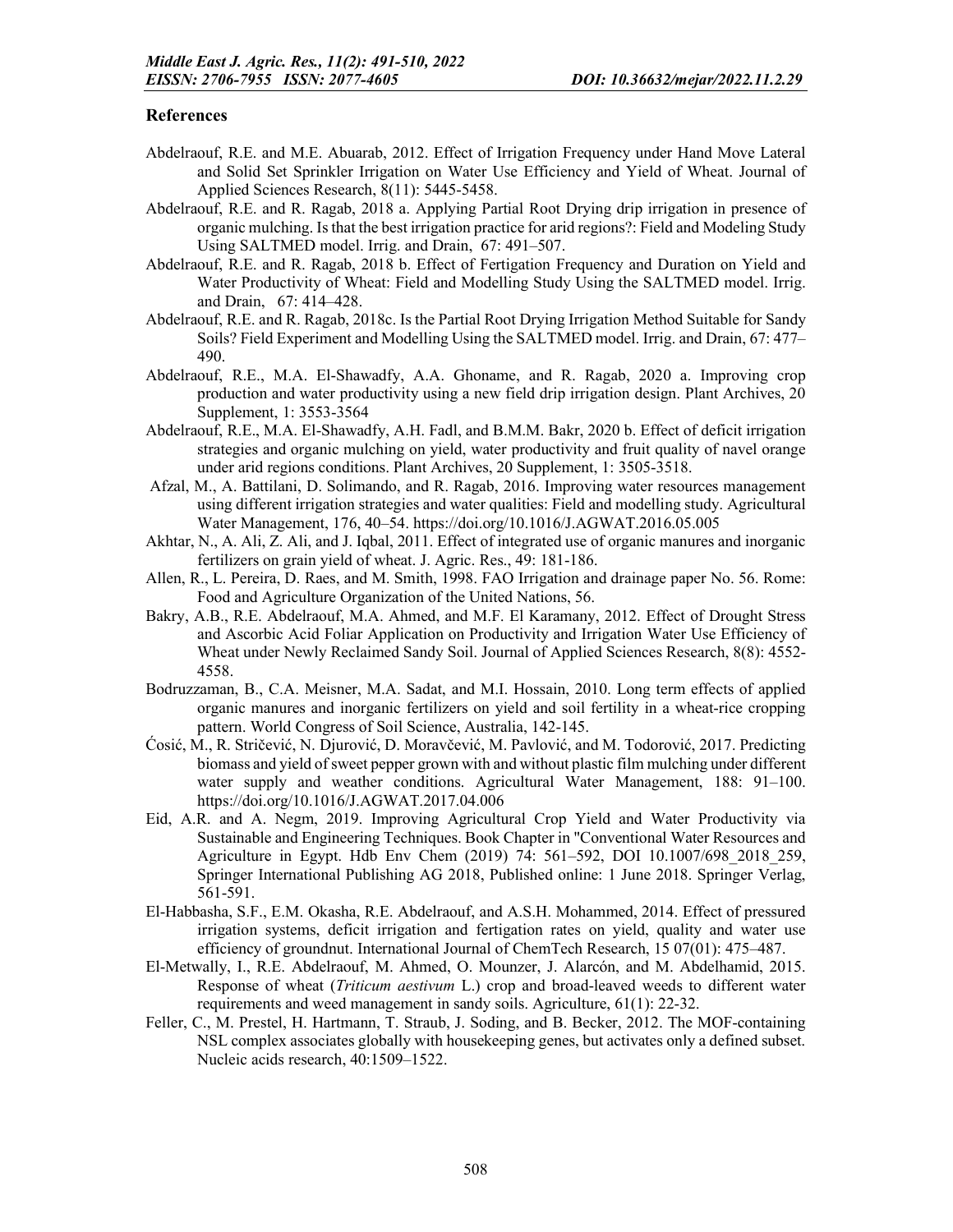- Gasparatos, D.R., E. Christofilopoulou, and C Haidouti, 2011. Comparative effects of organic and conventional apple orchard management on soil chemical properties and plant mineral content under Mediterranean climate conditions. Journal of Soil Science and PlantbNutrition, 11(4): 105–117. (in Greece).
- Gomez, K.A. and A.A. Gomez, 1984. Statistical Procedures for Agriculture Research, A Wiley − Inter Science Publication, John Wiley & Sons, Inc., New York, USA, 680.
- Haitham, B.A.H. and Eman, Abd Elghafour Ahmed 2018. Economic Efficiency of Tomato Production in Fayoum governorate, Egypt. Middle East Journal of Agriculture Research, 07(04):1798- 1810.
- Haitham, B.A.H., R.El. Mahmoud, S.A. Salah and M.M.H. Yousef, 2014. An Economic Study of Recycling Agricultural Wastes in Egypt. Middle East Journal of Agriculture Research, 3(3): 592-608.
- Hirich, A., R. Choukr-Allah, R. Ragab, S.E. Jacobsen, L. El Youssfi, and H. Elomari, 2012. The SALTMED model calibration and validation using field data from Morocco. Journal of Materials and Environmental Science, Nr., 3(2): 342–359.
- Hozayn, M., M.S.A. Abd El-Wahed, A.A. Abd El-Monem, R.E. Abdelraouf, and Ebtihal, M. Abd Elhamid, 2016. Applications of Magnetic Technology in Agriculture, A Novel Tool for Improving Water and Crop Productivity: 3. Faba Bean., Research Journal of Pharmaceutical, Biological and Chemical Sciences, 7(6): 1288 – 1296.
- Hozayn, M., A.A. Abd El Monem, R.E. Abdelraouf, and M.M. Abdalla, 2013. Do Magnetic Water Affect Water Use Efficiency, Quality and Yield of Sugar Beet (*Beta Vulgaris* L.) Plant Under Arid Regions Conditions? Journal of Agronomy, Nr., 34: 1- 10.
- Hu, W., S. Duan, and Q. Sui, 1995. High-yield technology for groundnut. International Arachis Newsletter, 15: 1–22.
- James, L.G., 1988. Principles of farm irrigation system design. John Willey & sons. Inc., Washington State University, 73:152-153,350-351.
- Kar, G., and R. Singh, 2004. Soil water retention transmission studies and enhancing water use efficiency of winter crops through soil surface modification. Indian Journal of Soil Conservation, 8:18-23.
- Kaya, Ç.I., A. Yazar, and S.M. Sezen, 2015. SALTMED Model Performance on Simulation of Soil Moisture and Crop Yield for Quinoa Irrigated Using Different Irrigation Systems, Irrigation Strategies and Water Qualities in Turkey. Agriculture and Agricultural Science Procedia, 4: 108–118. https://doi.org/10.1016/J.AASPRO.2015.03.013
- Lal, R., 1997. Soil quality and sustainability. In: Lal R, Blum WH, Valentin C, Stewart BA (Eds.), Methods for Assessment of Soil Degradation. CRC Press, Boca Raton, 17-31.
- Liu, C.M., X.Y. Zhang and Y.Q. Zhang 2002. Determination of Daily Evaporation and Evapotranspiration of Winter Wheat and Maize by Large-Scale Weighing Lysimeter and Microlysimeter. Agricultural and Forest Meteorology, 111: 109–120.
- Malash, N., G. Abdel Gawad, A. Arslan, and A. Ghaibeh, 2005. A holistic generic integrated approach for irrigation, crop and field management: 1. The SALTMED model and its calibration using field data from Egypt and Syria. Agricultural Water Management, 78(1–2): 67–88. https://doi.org/10.1016/J.AGWAT.2005.04.022.
- Marwa, M.A., R.E. Abdelraouf, S.W. Wahba, K.F. El-Bagouri, and A.G. El-Gindy, 2017. Scheduling Irrigation using automatic tensiometers for pea cro: Agricultural Engineering International: CIGR Journal, Special issue, 174–183.
- Mosa, Wfaeg., L.S. Paszt, M. Frąc, and Trzciński, 2015. The Role of Biofertilization in Improving Apple Productivity - A Review. Advances in Microbiology 5: 21-27. http://dx.doi.org/10.4236/aim.2015.51003
- Naeem, M., M.M.A. Khan, K. Moinuddin, and M.H. Siddiqui, 2009. Triacontanol stimulates nitrogenfixation, enzyme activities, photosynthesis, crop productivity and quality of hyacinth bean (*Lablab purpureus* L.). Sci. Hortic., 121: 389-396. https://doi.org/10.1016/j.scienta.2009.02.030
- Okasha, E.M., R.E. Abdelraouf, and M.A.A. Abdou, 2013. Effect of Land Leveling and Water Applied Methods on Yield and Irrigation Water Use Efficiency of Maize (*Zea mays* L.) Grown under Clay Soil Conditions. World Applied Sciences Journal, 27 (2): 183-190.